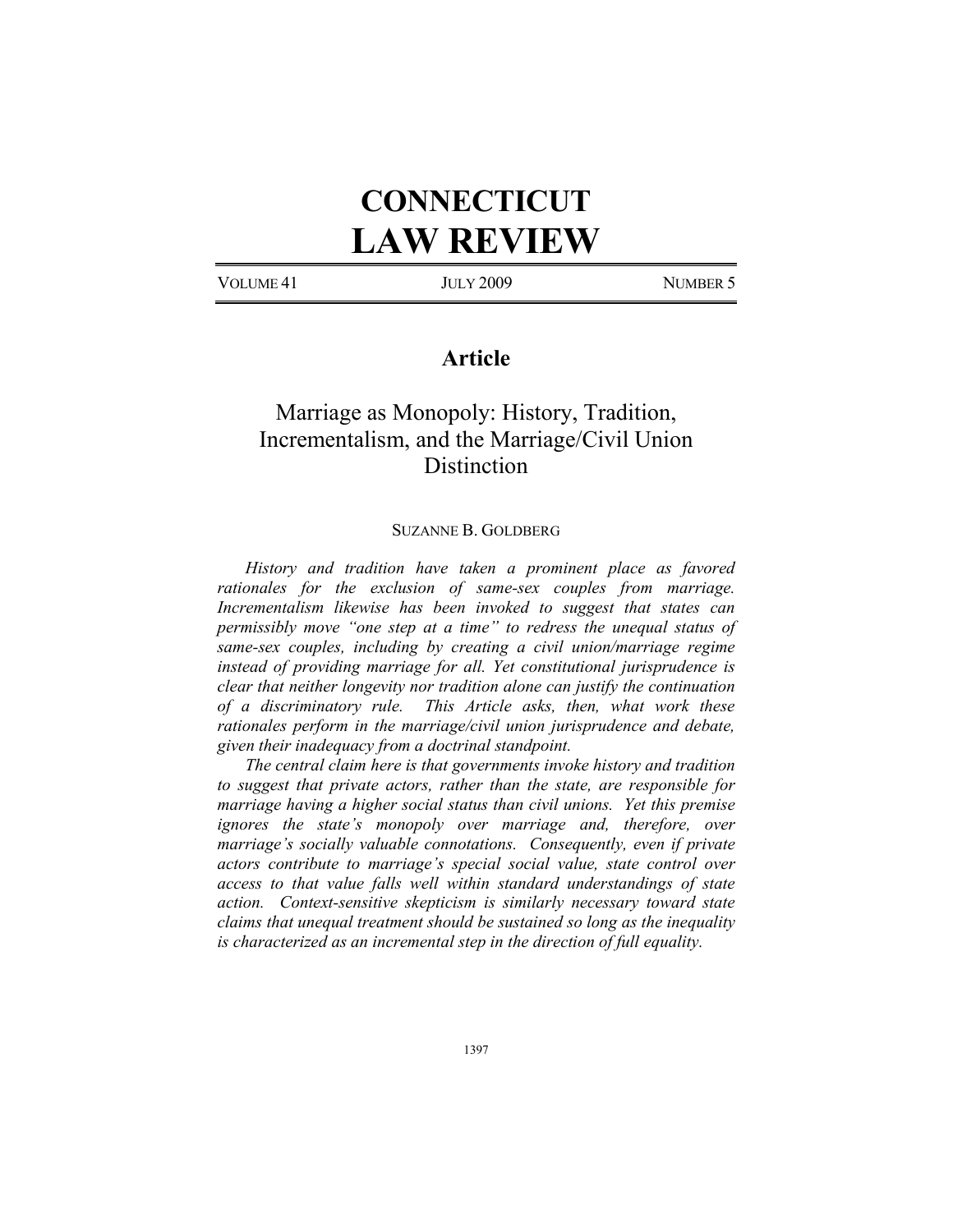### **ARTICLE CONTENTS**

| II. ON THE APPEAL OF HISTORY AND TRADITION AS   |  |
|-------------------------------------------------|--|
| III. THE "NOT OUR FAULT" ARGUMENT AT WORK  1409 |  |
|                                                 |  |
|                                                 |  |
|                                                 |  |

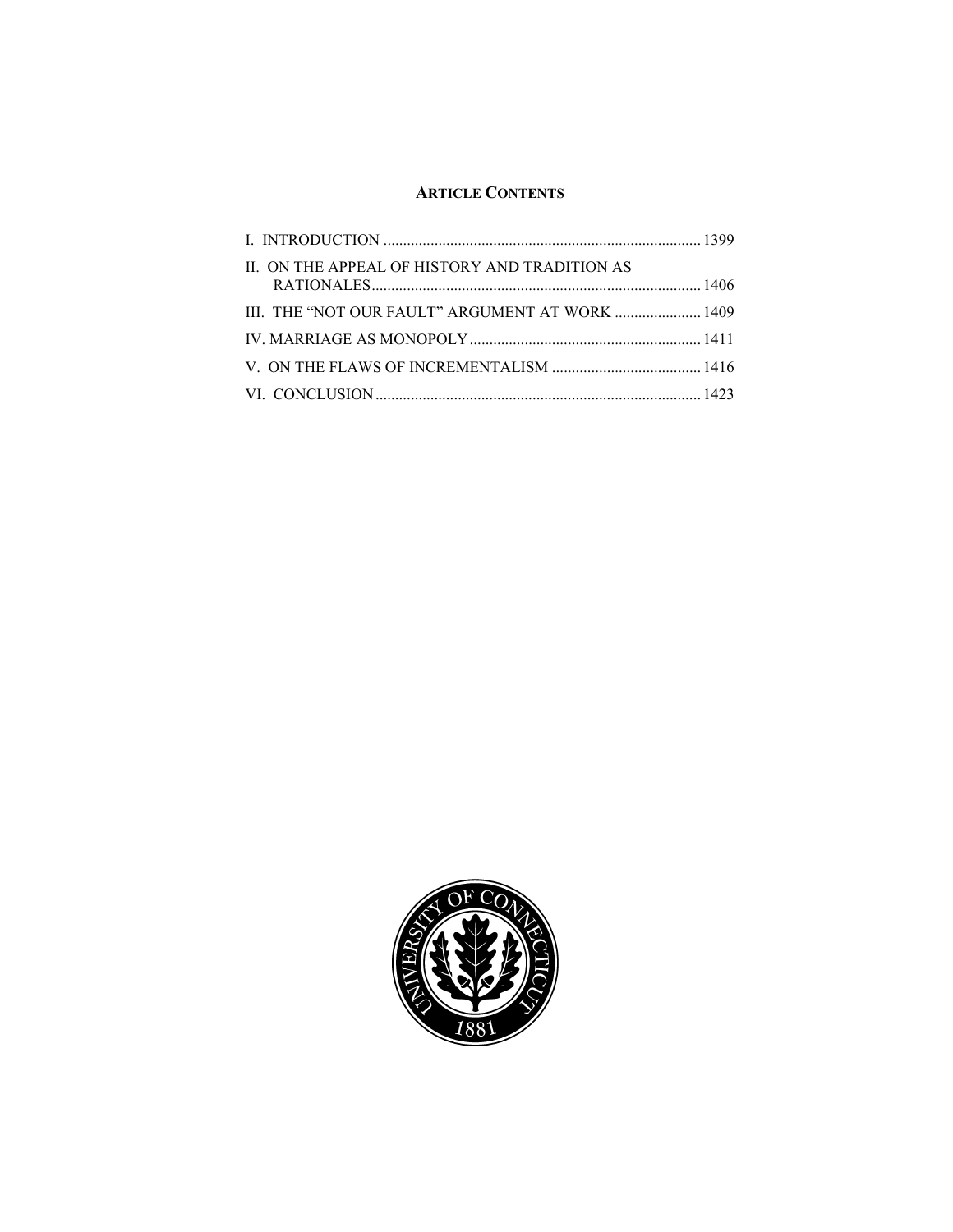# Marriage as Monopoly: History, Tradition, Incrementalism, and the Marriage/Civil Union **Distinction**

SUZANNE B. GOLDBERG<sup>∗</sup>

#### I. INTRODUCTION

The rationales for maintaining civil unions for same-sex couples<sup>1</sup> and marriage for different-sex couples come in two basic forms.<sup>2</sup> One rests on an express preference for heterosexual coupling;<sup>3</sup> the other invokes history and tradition to justify the different relationship-recognition regimes.<sup>4</sup> This

 $\overline{a}$ 

In 2009, the states of Connecticut, Maine, New Hampshire, and Vermont all changed their relationship recognition regimes so that same-sex couples are now included within marriage. *See* 2009 Conn. Adv. Legis. Serv. 13; 2009 Me. Adv. Legis. Serv. 82; 2009 N.H. Adv. Legis. Serv. 59; 2009 Vt. Adv. Legis. Serv. 3.

<sup>∗</sup> Thanks to Henry Monaghan, Gillian Metzger, Philip Hamburger, Ariela Dubler, and Nate Persily for their insights and to David Pennington and Amy McCamphill for helpful research assistance. In the interest of full disclosure, I filed amicus briefs in support of couples seeking marriage in the California, Connecticut, Iowa, New Jersey, and New York cases discussed below. 1

Two main statuses have evolved as "marriage equivalents" in the United States, although it is important to note that neither of these provides rights, obligations, or benefits that are fully identical to marriage. Civil unions were first, having been created by the Vermont legislature in 2000 following the Vermont Supreme Court's determination that the state could not deprive same-sex couples of the same "benefits and protections" accorded to different-sex couples through marriage. Baker v. State, 744 A.2d 864, 886 (Vt. 1999); VT. STAT. ANN. tit. 15, §§ 1201–1207 (2002). After that, legislatures in Connecticut, New Hampshire, and New Jersey enacted civil union laws. CONN. GEN. STAT. ANN. § 46b-38nn (West 2006 & Supp. 2008); N.H. REV. STAT. ANN. § 457-A:1 (LexisNexis 2007 & Supp. 2008); N.J. STAT. ANN. § 26:8A-2 (West 2007). The states of California, Maine, Oregon, and Washington, as well as the District of Columbia, enacted similar measures but labeled them "domestic partnerships." CAL. FAM. CODE §§ 297–98 (West 2004); D.C. CODE ANN. § 32-701 (LexisNexis 2001 & Supp. 2007); ME. REV. STAT. ANN. tit. 22, § 2710 (1964 & Supp. 2008); H.B. 2007(9)(3), 74th Leg., Reg. Sess. (Or. 2007); WASH. REV. CODE ANN. § 26.60.010 (West 2005 & Supp. 2009). In addition, Hawaii created a "reciprocal beneficiary" status in 1997 that provides certain rights and benefits to intimate partners and others who are precluded by law from marrying. HAW. REV. STAT. § 572C-2 (2006).

<sup>&</sup>lt;sup>2</sup> Under both federal and state constitutions, equality guarantees require that governments have at least a rational explanation for the classifications they draw. *See* Romer v. Evans, 517 U.S. 620, 633 (1996) (observing that classifications must "bear a rational relationship to an independent and

<sup>&</sup>lt;sup>3</sup> See Kerrigan v. Comm'r of Pub. Health, 957 A.2d 407, 478 (Conn. 2008) (describing "the belief that the preservation of marriage as a heterosexual institution is in the best interests of children, or that prohibiting same sex couples from marrying promotes responsible heterosexual procreation" as "two reasons often relied on by states in defending statutory provisions barring same sex marriage against claims that those provisions do not pass even rational basis review") (citation omitted).

<sup>4</sup> *See infra* notes 8–30 and accompanying text. A variation in this argument maintains that the state should be free to exclude same-sex couples from marriage to conform with the law in other states. *See, e.g.*, Lewis v. Harris, 908 A.2d 196, 218 (N.J. 2006) ("In arguing to uphold the system of disparate treatment that disfavors same-sex couples, the State offers as a justification the interest in uniformity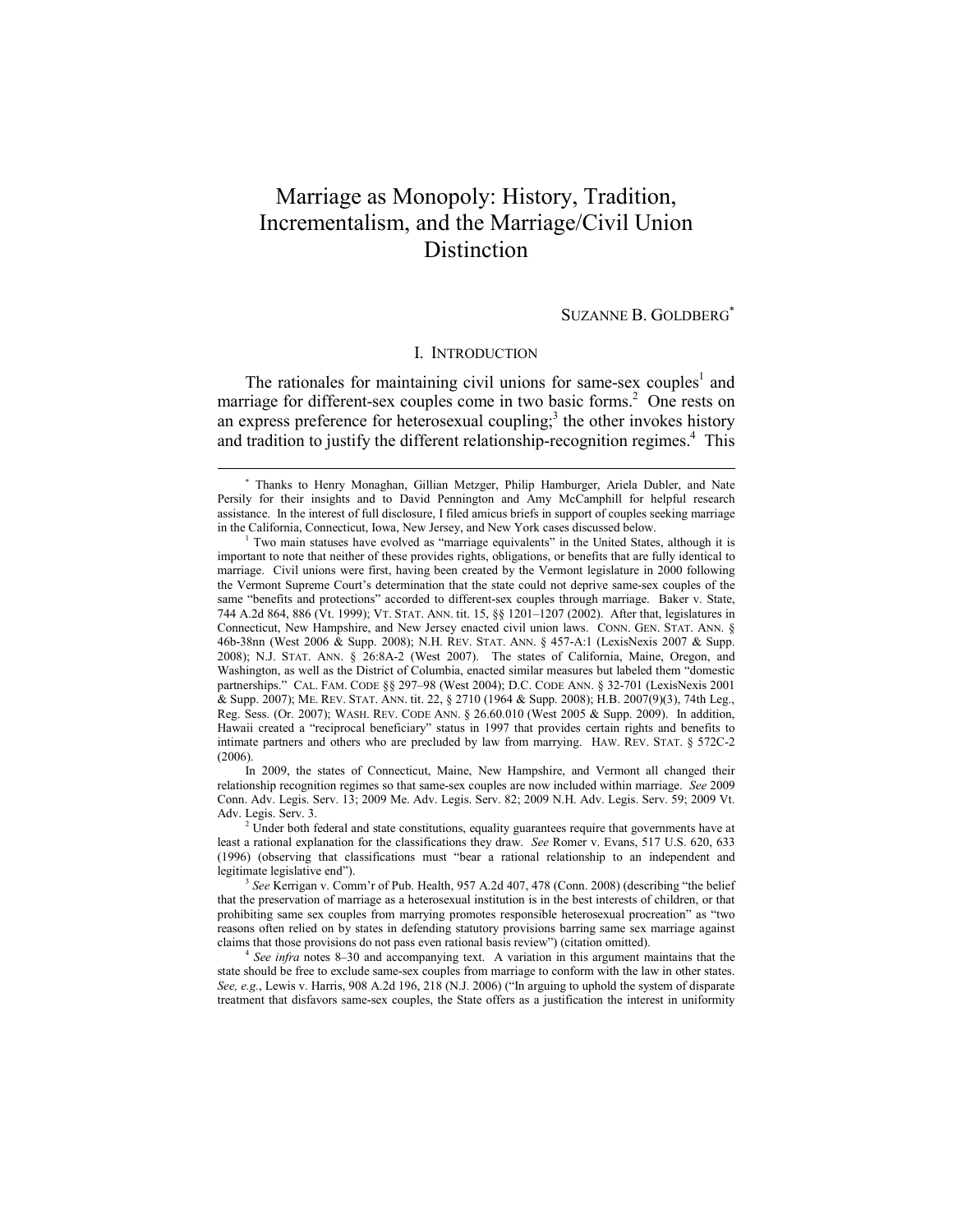latter argument typically twins history and tradition<sup>5</sup> to suggest that the exclusion of same-sex couples from marriage is justified because "'that is the definition of marriage that has always existed."<sup>56</sup>

With the "heterosexual-preference" argument having been engaged thoroughly by numerous courts and scholars, $<sup>7</sup>$  I turn in this Article to the</sup>

 Although history and tradition are conceptually separable, they tend to be used interchangeably in discussions about marriage. One could profitably separate the work of the two; however, because the focus of this Article is on the ways that history and tradition, together, stand in for other arguments, distilling the distinct effects of the history and tradition frames is beyond the scope here. 6 *Kerrigan,* 957 A.2d at 478 (quoting the defendants); *see also In re* Marriage Cases, 183 P.3d

384, 401 (Cal. 2008) (describing the state's asserted "interest in retaining the traditional and wellestablished definition of marriage"); *Lewis*, 908 A.2d at 432 ("The State rests its case on age-old traditions, beliefs, and laws, which have defined the essential nature of marriage to be the union of a man and a woman. The long-held historical view of marriage, according to the State, provides a sufficient basis to uphold the constitutionality of the marriage statutes.").

<sup>7</sup> *See, e.g.*, *Marriage Cases*, 183 P.3d at 430–33 (rejecting the argument that "because only a man and a woman can produce children biologically with one another, the constitutional right to marry necessarily is limited to opposite-sex couples"); Varnum v. Brien, 763 N.W.2d 862, 899 n.26 (Iowa 2009) ("The research appears to strongly support the conclusion that same-sex couples foster the same wholesome environment as opposite-sex couples and suggests that the traditional notion that children need a mother and a father to be raised into healthy, well-adjusted adults is based more on stereotype than anything else."); *id.* at 901 (finding that the exclusion of same-sex couples from marriage does not benefit children of heterosexual or gay and lesbian parents); Goodridge v. Dep't of Pub. Health, 798 N.E.2d 941, 999–1000 (Mass. 2003) (Cordy, J., dissenting) (arguing that the state legislature rationally could have concluded that "married opposite-sex parents" are "the optimal social structure in which to bear children" and that same-sex couples "present[] an alternative structure for child rearing that has not yet proved itself"); *id.* at 963, 965 n.28 (majority opinion) (observing that "the 'best interests of the child' standard does not turn on a parent's sexual orientation or marital status" and criticizing the argument that "marriage is intimately tied to the reproductive systems of the marriage partners and to the 'optimal' mother and father setting for child rearing" as "hew[ing] perilously close to the argument, long repudiated by the Legislature and the courts, that men and women are so innately and fundamentally different that their respective 'proper spheres' can be rigidly and universally delineated"); Hernandez v. Robles, 855 N.E.2d 1, 8 (N.Y. 2006) (holding that "the Legislature could rationally proceed on the commonsense premise that children will do best with a mother and father in the home"); *id.* at 32 (Kaye, C.J, dissenting) (citing amicus brief of American Psychological Association et al. containing "results of social scientific research studies which conclude that children raised by same-sex parents fare no differently from, and do as well as, those raised by opposite-sex parents in terms of the quality of the parent-child relationship and the mental health, development and social adjustment of the child" and concluding that no rational basis could justify the state excluding same-sex couples from marriage).

For literature focused specifically on procreation-related arguments, see, for example, Courtney Megan Cahill, *The Genuine Article: A Subversive Economic Perspective on the Law's Procreationist Vision of Marriage*, 64 WASH. & LEE L. REV. 393 (2007), and Edward Stein, *The "Accidental Procreation" Argument for Withholding Legal Recognition for Same-Sex Relationships*, 84 CHI.-KENT L. REV. (forthcoming 2009). For discussions of the defects of heterosexual preference arguments more generally, see Suzanne B. Goldberg, *Intuition, Morals, and the Legal Conversation About Gay Rights,* 32 NOVA L. REV. 523 (2008); Gregory M. Herek, *Legal Recognition of Same-Sex Relationships in the United States: A Social Science Perspective*, 61 AM. PSYCHOLOGIST 607 (2006); and Lawrence A. Kurdek, *Are Gay and Lesbian Cohabiting Couples* Really *Different from Heterosexual Married* 

with other states' laws."). This conformity argument could be characterized as suffering from the same flaw discussed later in the Article regarding the history and tradition rationales, in that the state invoking it seeks to locate responsibility for the discriminatory treatment not in relation to the same-sex couples being burdened but rather in a source outside the state's control. In response, in New Jersey, the state's highest court observed that "[i]n protecting the rights of citizens of this State, we have never slavishly followed the popular trends in other jurisdictions, particularly when the majority approach is incompatible with the unique interests, values, customs, and concerns of our people." *Id.* at 220.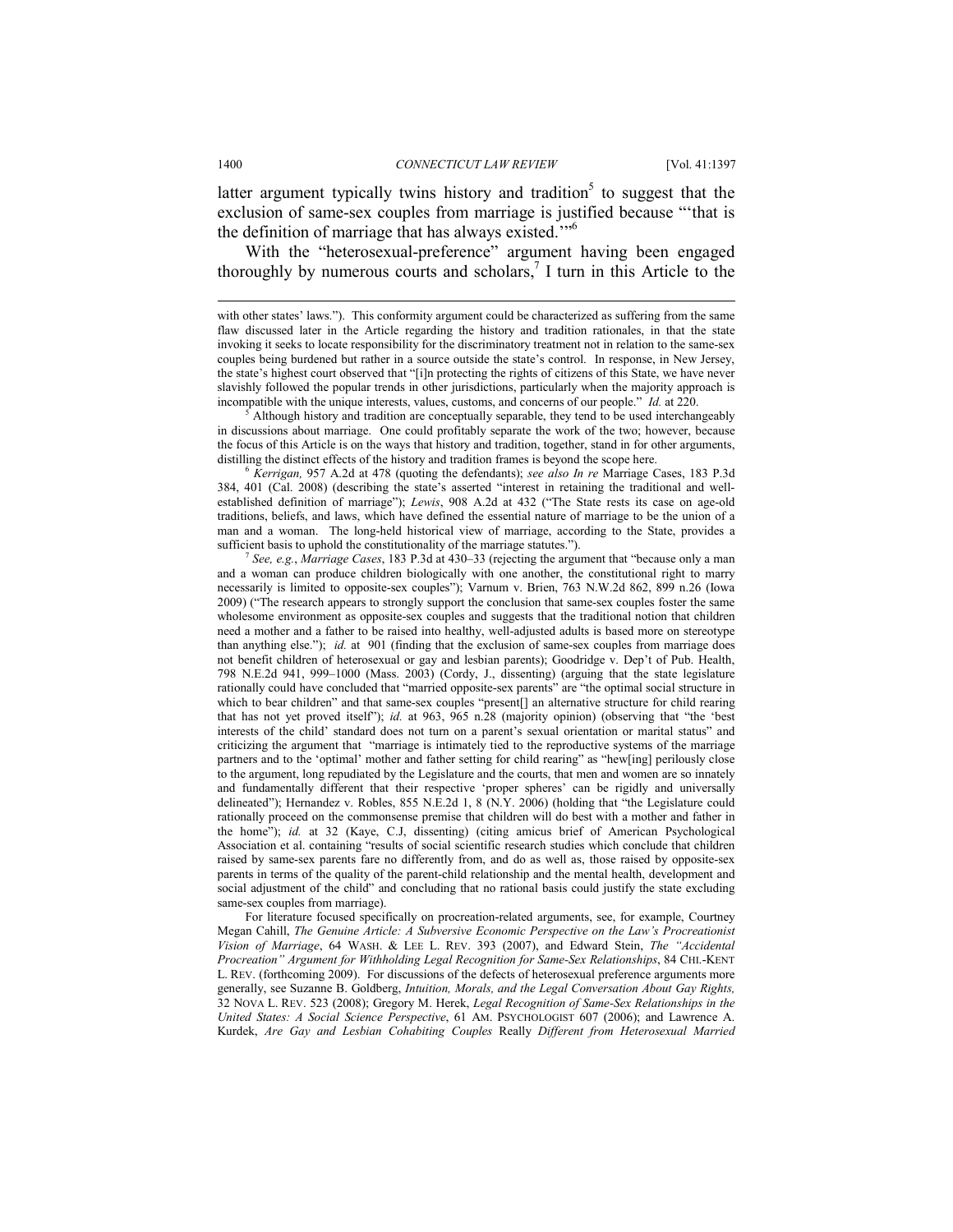work of history and tradition. $8$  I turn, as well, to the closely related reliance on incrementalism as a reason why legislatures need not rectify the different treatment of same- and different-sex couples by offering the same status to both.

My claim, in a nutshell, is that the history, tradition, and incrementalism rationales, as used in this context, contain an implicit and erroneous premise: that the state did not cause and is therefore not responsible to address the lesser social value of civil unions vis-a-vis marriage.<sup>9</sup> In this guise, history and tradition are used to signal that forces outside of the state's control have given marriage whatever special status it has.<sup>10</sup> With this foundation, the argument follows that equality

While the use of history and tradition to set the definition of the right in question suffers some of the same flaws I identify here in connection with the rationales' use in the equal protection context, the fundamental rights analysis also raises a different, though related, set of issues regarding the nature of the right and the level of generality at which the right is defined. *See generally* Washington v. Glucksberg, 521 U.S. 702, 722 (1997) ("[W]e have a tradition of carefully formulating the interest at stake in substantive-due-process cases."); Lawrence H. Tribe & Michael C. Dorf, *Levels of Generality in the Definition of Rights*, 57 U. CHI. L. REV. 1057 (1990). To keep the discussion here centered on the way in which these rationales are used to distinguish between state and societal responsibility, this Article focuses on their use in the equal protection context.

 There is a separate argument to be made (not here) about the factual inaccuracy of the claim that the tradition and history of marriage is as static as those rationales suggest. For further discussion on that point, see, for example, Suzanne B. Goldberg, *A Historical Guide To The Future Of Marriage For* 

*Couples?*, 66 J. MARRIAGE & FAM. 880 (2004).

<sup>&</sup>lt;sup>8</sup> I focus particularly on the work these rationales do to respond to arguments that the marriage classification violates the equal protection rights of same-sex couples. History and tradition are also frequently advanced to support arguments that marriage is not a fundamental right for same-sex couples and therefore subject only to relatively weak protection under due process guarantees. The state of Connecticut, for example, argued that "since ancient times, marriage has been understood to be the union of a man and a woman, and only such rights that are 'deeply rooted in this [n]ation's history and tradition . . . and implicit in the concept of ordered liberty' are deemed to be fundamental." Kerrigan v. Comm'r of Pub. Health, 957 A.2d 407, 414 (Conn. 2008) (citation omitted). The state added that "in light of the universally understood definition of marriage as the union of a man and a woman, the right that the plaintiffs were asserting, namely, the right to marry 'any person of one's choosing,' is not a fundamental right." *Id.* Although the Connecticut Supreme Court declined to address the fundamental rights argument, *id.* at 412, other state courts responded to similar arguments. *See, e.g., Marriage Cases*, 183 P.3d at 420–21 (rejecting the argument that the marriage right claimed in the case could not be deemed fundamental without historical and precedential support for a "right to same sex marriage," and proceeding instead to focus on the "meaning and substance of the constitutional right to marry"); *Goodridge*, 798 N.E.2d at 958 (observing that "long history availed not" in attempts to overcome due process arguments challenging prohibitions against interracial marriage).

There is disagreement over whether marriage, regardless of its social value, should be treated by government as a uniquely privileged familial status. *See, e.g.*, MARTHA ALBERTSON FINEMAN, THE NEUTERED MOTHER, THE SEXUAL FAMILY, AND OTHER TWENTIETH CENTURY TRAGEDIES (1995); NANCY POLIKOFF, BEYOND (STRAIGHT AND GAY) MARRIAGE: VALUING ALL FAMILIES UNDER THE LAW 46–62 (2008) (advocating recognition of family forms that turn on function and need rather than marital status). Because this Article takes the history and tradition rationales and the related unique social status of marriage as its point of departure, the focus here is not on the serious concerns raised by Professors Fineman, Polikoff and others regarding the unique treatment of marriage by the state.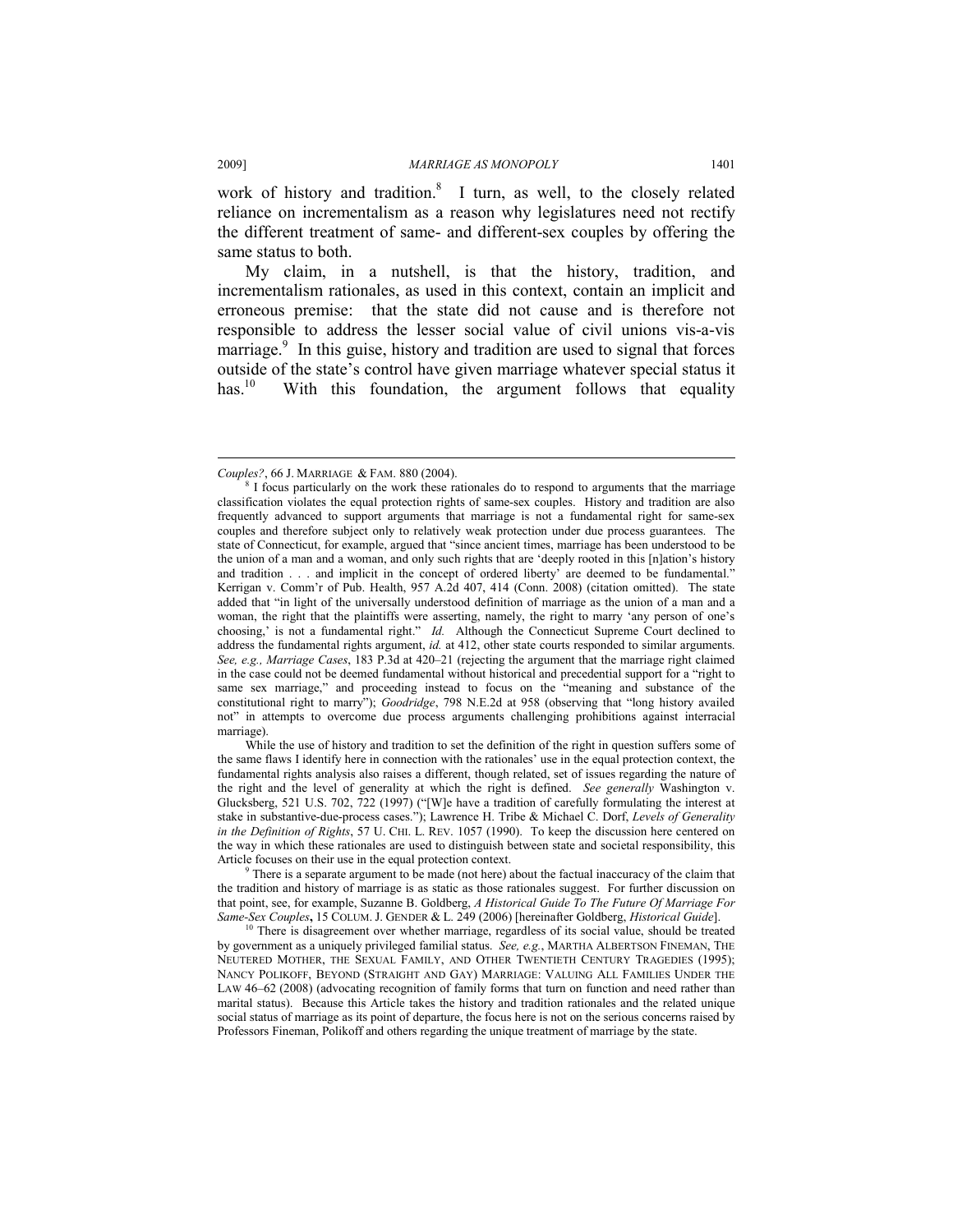guarantees<sup>11</sup> can tolerate the status difference in the relationshiprecognition rules so long as the state equalizes the benefits and obligations within its control.<sup>12</sup> And, from there, the state's creation of civil unions can be framed as a permissible and reasonable incrementalist move toward equal relationship rights; further steps may be taken but none is required.

Yet, I argue below, the foundational premise—that the state is not responsible for the social value of marriage if it did not create the value itself—elides and obscures the deficiencies of history and tradition as constitutional rationales here <sup>13</sup> The "not our fault" premise obscures, as well, the serious flaw in the recasting of these rationales as the permissible incrementalist work of the legislature.

The history and tradition rationales may have received less scholarly attention to date in part because they conflict so patently with constitutional doctrine. The U.S. Supreme Court has repeatedly made clear that while past practices are a useful starting point for analysis, history and tradition cannot alone justify retention of a discriminatory or exclusionary rule. "Neither the antiquity of a practice nor the fact of steadfast legislative and judicial adherence to it through the centuries insulates it from constitutional attack,"<sup>14</sup> the Court has said. It has observed, as well, that "[i]t is obviously correct that no one acquires a vested or protected right in violation of the Constitution by long use, even when that span of time covers our entire national existence and indeed predates it."<sup>15</sup>

<sup>&</sup>lt;sup>11</sup> Litigants typically advance due process as well as equal protection challenges to states' exclusion of same-sex couples from marriage. *See* Suzanne B. Goldberg, *And Justice for All? Litigation, Politics, and the State of Marriage Equality Today*, ADVANCE, Spring 2007, at 33, 42, *available at* http://www.acslaw.org/node/3779 [hereinafter Goldberg, *Justice for All?*] (follow "attachment" pdf hyperlink). 12 States make history and tradition arguments in contexts where there is no equalization of

benefits as well. In those cases, the premise is the same—that the harms to individuals are not the state's fault—but the argument is asked to do more work, in that the state seeks to justify not only excluding same-sex couples from marriage but also excluding them from equal treatment. *See, e.g., Hernandez*, 855 N.E.2d at 7 ("The critical question is whether a rational legislature could decide that . . . benefits should be given to members of opposite-sex couples, but not same-sex couples."). Because marriage/civil union cases, like *Kerrigan*, present the premise in its most limited form, this Article concentrates on them here, on the theory that arguments related to the narrower use of the "not our fault" rationale extend as well to the rationale's broader use.<br><sup>13</sup> The premise also obscures the state's role in contributing to and sustaining that value by

privileging marriage over all other forms of adult intimate relationships, which receive fewer rights and benefits, as well as less state-sponsored social recognition. For purposes here, however, the argument does not turn on whether or how much value the state has contributed to marriage's social status.<br><sup>14</sup> Pac. Mut. Life Ins. Co. v. Haslip, 499 U.S. 1, 18 (1991) (quoting Williams v. Illinois, 399 U.S.

<sup>235, 239 (1970)).</sup> Not all members of the Court share this view. In opposing the majority's determination that the Virginia Military Institute could not constitutionally exclude women from admission, Justice Scalia stated his "view that 'when a practice not expressly prohibited by the text of the Bill of Rights bears the endorsement of a long tradition of open, widespread, and unchallenged use that dates back to the beginning of the Republic, we have no proper basis for striking it down.'" United States v. Virginia, 518 U.S. 515, 568 (1996) (Scalia, J., dissenting) (citation omitted). 15 Walz v. Tax Comm'n of N.Y., 397 U.S. 664, 678 (1970).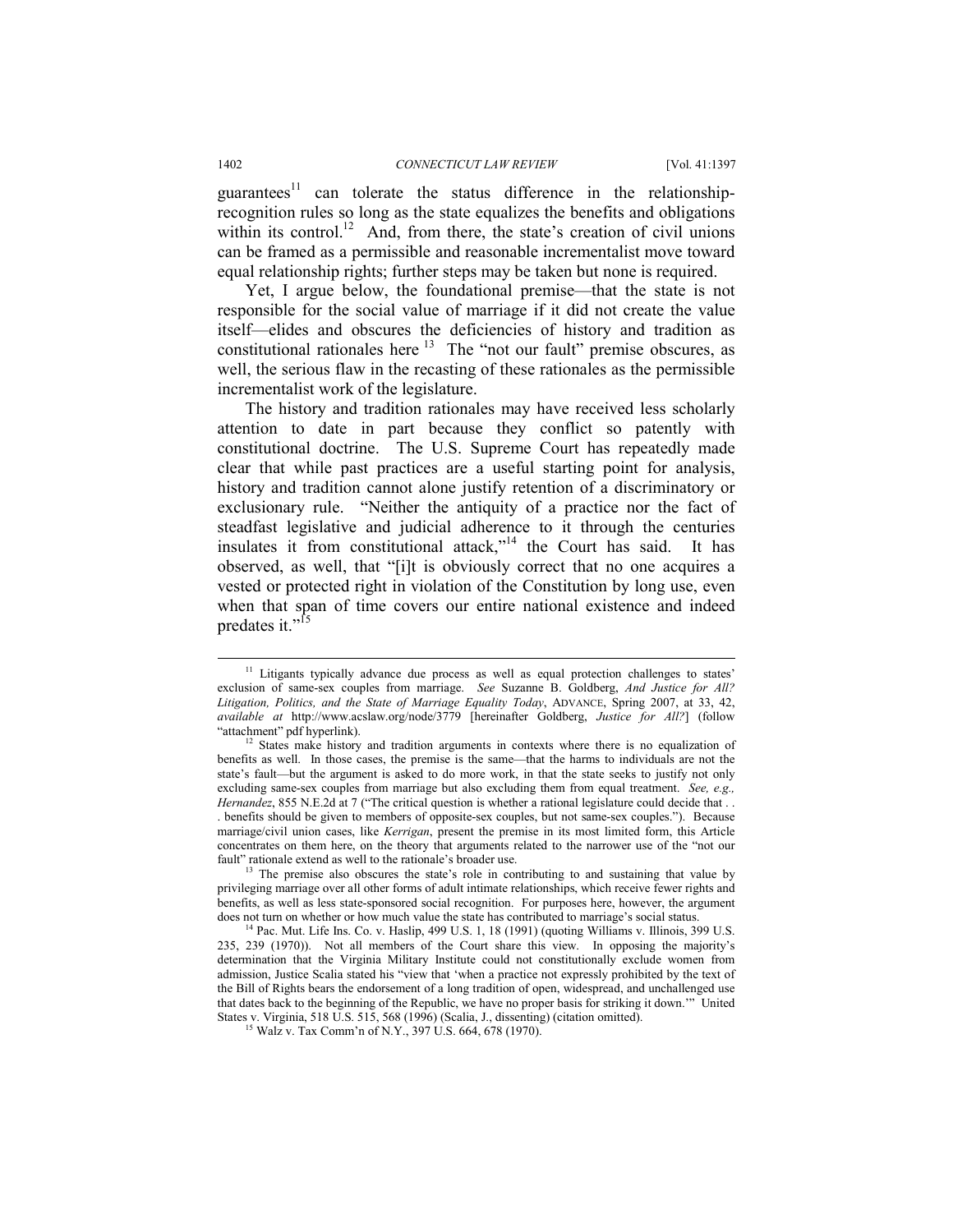Indeed, if history and tradition were all that was necessary to justify governmental line-drawing, there would be few long-sanctioned distinctions susceptible to contemporary invalidation. States could insulate discriminatory practices simply by showing that they had engaged in those practices for years, if not decades.<sup>16</sup>

To be sure, due process doctrine "has often been interpreted so as to protect traditionally recognized rights from state and federal power,"<sup>17</sup> and, consequently, to give greater valence to arguments rooted in history and tradition. As Justice Scalia observed for a majority of the Court in sustaining a jurisdictional rule against a due process challenge, a longstanding rule's "validation is in its pedigree."<sup>18</sup>

Yet, longevity alone is insufficient as a response to the equal protection inquiry.19 Standard equal protection doctrine makes clear that a classification cannot be justified by reference to itself; instead, the doctrine

 $16$  Even if history were considered an inadequate justification under heightened forms of scrutiny, most classifications are subject to rational basis review. *Cf*. Suzanne B. Goldberg, *Equality Without Tiers*, 77 S. CAL. L. REV. 481, 485 & nn.14, 17 (2004) [hereinafter Goldberg, *Equality Without Tiers*] (noting that "set" of classifications subject to heightened federal equal protection review, which currently includes "race, alienage, national origin, sex, and nonmarital parentage," closed formally in 1976 when the U.S. Supreme Court ruled that sex-based classifications warranted heightened scrutiny). While some states have expanded their own constitutional jurisprudence to include categories that federal heightened scrutiny has not yet reached, including heightened scrutiny of sexual orientationbased classifications, the set still remains small. *See, e.g.*, *In re* Marriage Cases, 183 P.3d 384, 443 (Cal. 2008) (concluding "that statutes imposing differential treatment on the basis of sexual orientation should be viewed as constitutionally suspect under the California Constitution's equal protection clause"); Kerrigan v. Comm'r of Pub. Health, 957 A.2d 407, 412 (Conn. 2008) (finding "statutes discriminating against gay persons are subject to heightened or intermediate judicial scrutiny"); Varnum v. Brien, 763 N.W.2d 862, 895–96 (Iowa 2009) (same).

A small minority of states do not follow the federal-style tiered framework, but they likewise demand weaker justifications for classifications depending on such factors as "the nature of the affected right, the extent to which the governmental restriction intrudes upon it, and the public need for the restriction." McCann v. Clerk of Jersey City, 771 A.2d 1123, 1131 (N.J. 2001) (quoting Greenberg v. Kimmelman, 494 A.2d 294, 302 (N.J. 1985)); *see also* State Dep't of Revenue v. Cosio, 858 P.2d 621, 629 (Alaska 1993) (applying "a sliding scale under which [t]he applicable standard of review for a given case is to be determined by the importance of the individual rights asserted and by the degree of suspicion with which we view the resulting classification scheme" (citation and internal quotation marks omitted)).<br><sup>17</sup> Cass R. Sunstein, *Sexual Orientation and the Constitution: A Note on the Relationship Between* 

*Due Process and Equal Protection*, 55 U. CHI. L. REV. 1161, 1170 (1988). *But see* William N. Eskridge, Jr., *Destabilizing Due Process and Evolutive Equal Protection,* 47 UCLA L. REV. 1183 (2000) (maintaining that the Court's precedents do not strongly support the characterization of due

<sup>&</sup>lt;sup>18</sup> Burnham v. Superior Court, 495 U.S. 604, 621 (1990). The specific issue in *Burnham* concerned whether a state's exercise of transitory jurisdiction offended the Due Process Clause, a context with implications that are arguably distinct in kind from the long-term recognition and life-<br>planning issues raised by denial of marriage to same-sex couples.

<sup>&</sup>lt;sup>19</sup> Although this position dominates equal protection jurisprudence for the reasons set out in the discussion below, Justice Scalia has taken exception, suggesting that the deference to historical practices that he characterizes as fundamental to due process extends to equal protection analysis as well. *See, e.g.,* Virginia v. United States, 518 U.S. 515, 568 (1996) (Scalia, J., dissenting) (describing the "function of this Court [as] to *preserve* our society's values regarding . . . equal protection, not to *revise* them" ); *see also supra* note 14.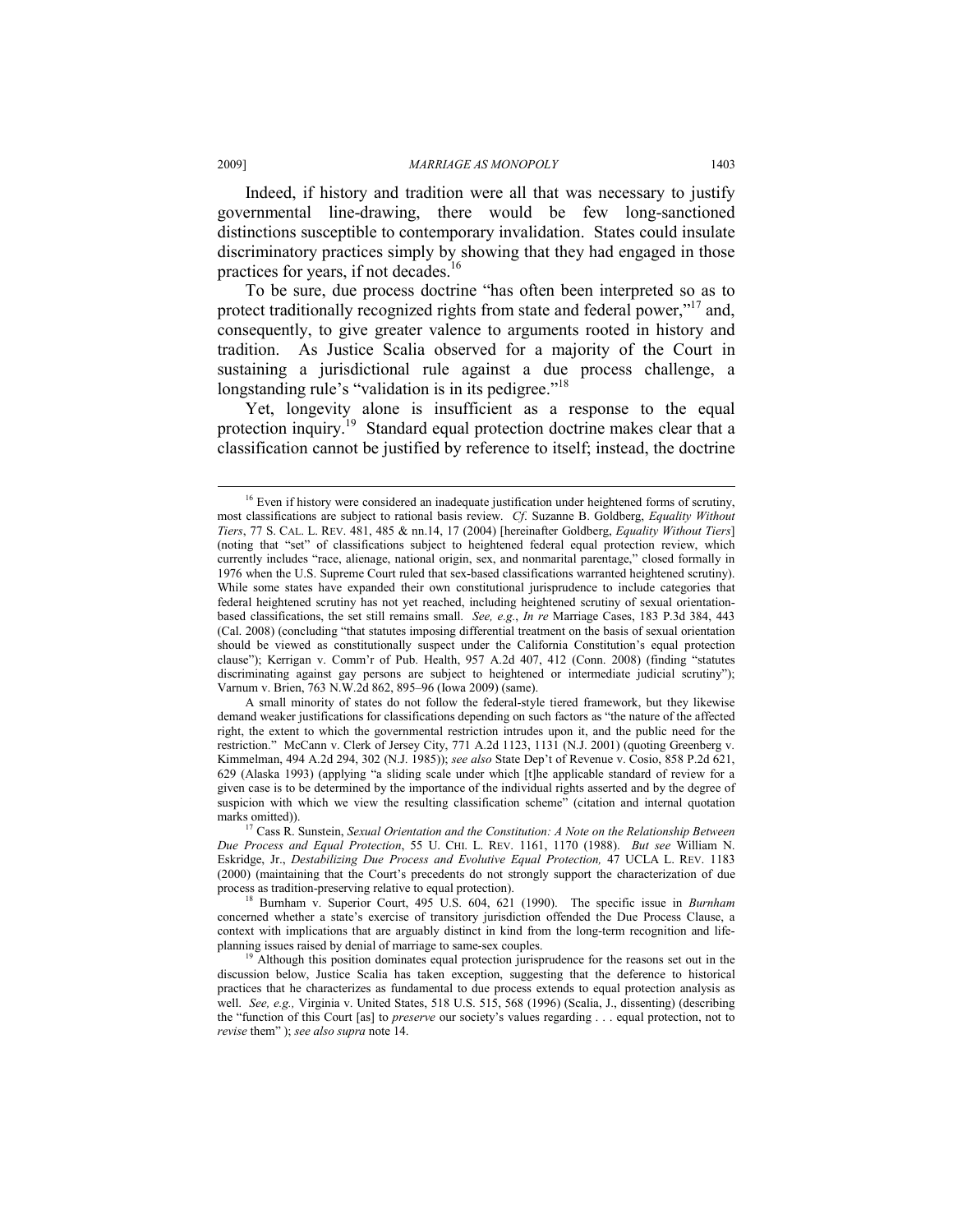requires an *independent* justification for state-sponsored distinctions.<sup>20</sup> As the Connecticut Supreme Court explained in reviewing the state's marriage law in *Kerrigan v. Commissioner of Public Health*, "[t]o say that the discrimination is 'traditional' is to say only that the discrimination has existed for a long time."<sup>21</sup> Invoking the U.S. Supreme Court's invalidation of Colorado's ban on anti-discrimination protections for gay people, the court added that "a classification . . . cannot be maintained merely 'for its own sake.<sup>""22</sup> American constitutional history reinforces the point. The legacy of discriminatory rules based on race, sex, and other characteristics would have made invalidation of those distinctions more difficult, if not impossible, were history and tradition sufficient responses to equal protection challenges. $^{23}$ 

Still, states defending themselves in marriage litigation continue to advance past practices to justify ongoing discrimination. As Connecticut argued in defending its limitation of marriage to different-sex couples,

[i]t is entirely rational for the legislature to retain the term 'marriage' to describe the union of one man and one woman because that is the definition of marriage that has always existed in Connecticut throughout its history and continues to represent the common understanding of marriage in almost all states in the country. $24$ 

New Jersey defended its marriage law in a similar way, "rest[ing] its case on age-old traditions, beliefs, and laws, which have defined the essential

question [at issue in the equal protection inquiry].").<br><sup>23</sup> *See generally* Goldberg, *Equality*, *supra* note 16, at 497–515 (reviewing numerous classifications invalidated under the Fourteenth Amendment's Equal Protecti

 <sup>20</sup> *See* Romer v. Evans, 517 U.S. 620, 633 (1996) ("By requiring that the classification bear a rational relationship to an *independent* and legitimate legislative end, we ensure that classifications are not drawn for the purpose of disadvantaging the group burdened by the law.") (emphasis added).

<sup>21</sup> Kerrigan v. Comm'r of Pub. Health, 957 A.2d 407, 478 (Conn. 2008).

<sup>&</sup>lt;sup>22</sup> *Id.* (citing *Romer*, 517 U.S. at 635). Chief Judge Kaye, dissenting from the New York state high court's validation of that state's marriage law, similarly observed that "[b]ecause the 'tradition' of excluding gay [persons] from civil marriage is no different from the classification itself, the exclusion cannot be justified on the basis of 'history.' Indeed, the justification of 'tradition' does not explain the classification; it merely repeats it." Hernandez v. Robles, 855 N.E.2d 1, 33 (N.Y. 2006) (Kaye, C.J., dissenting); *see also* Varnum v. Brien, 763 N.W.2d 862, 898 (Iowa 2009) ("A specific tradition sought to be maintained cannot be an important government objective . . . when the tradition is nothing more than the historical classification currently expressed in the statute being challenged."); Goodridge v. Dep't of Pub. Health, 798 N.E.2d 941, 972–73 (Mass. 2003) (Greaney, J., concurring) ("To define the institution of marriage by the characteristics of those to whom it always has been accessible, in order to justify the exclusion of those to whom it never has been accessible, is conclusory and bypasses the core

<sup>&</sup>lt;sup>24</sup> Brief of Defendant-Appellees with Appendix at 54, *Kerrigan*, 957 A.2d 407 (No. 17716); see *also id.* at 56 ("Given Connecticut's long-held understanding of marriage as the union of one man and one woman, which is consistent with the definition of marriage in every other state in the nation except Massachusetts, it simply cannot be deemed 'irrational' for the legislature, while electing to extend new rights to same-sex relationships, to have chosen to describe such relationships using a term other than 'marriage.'").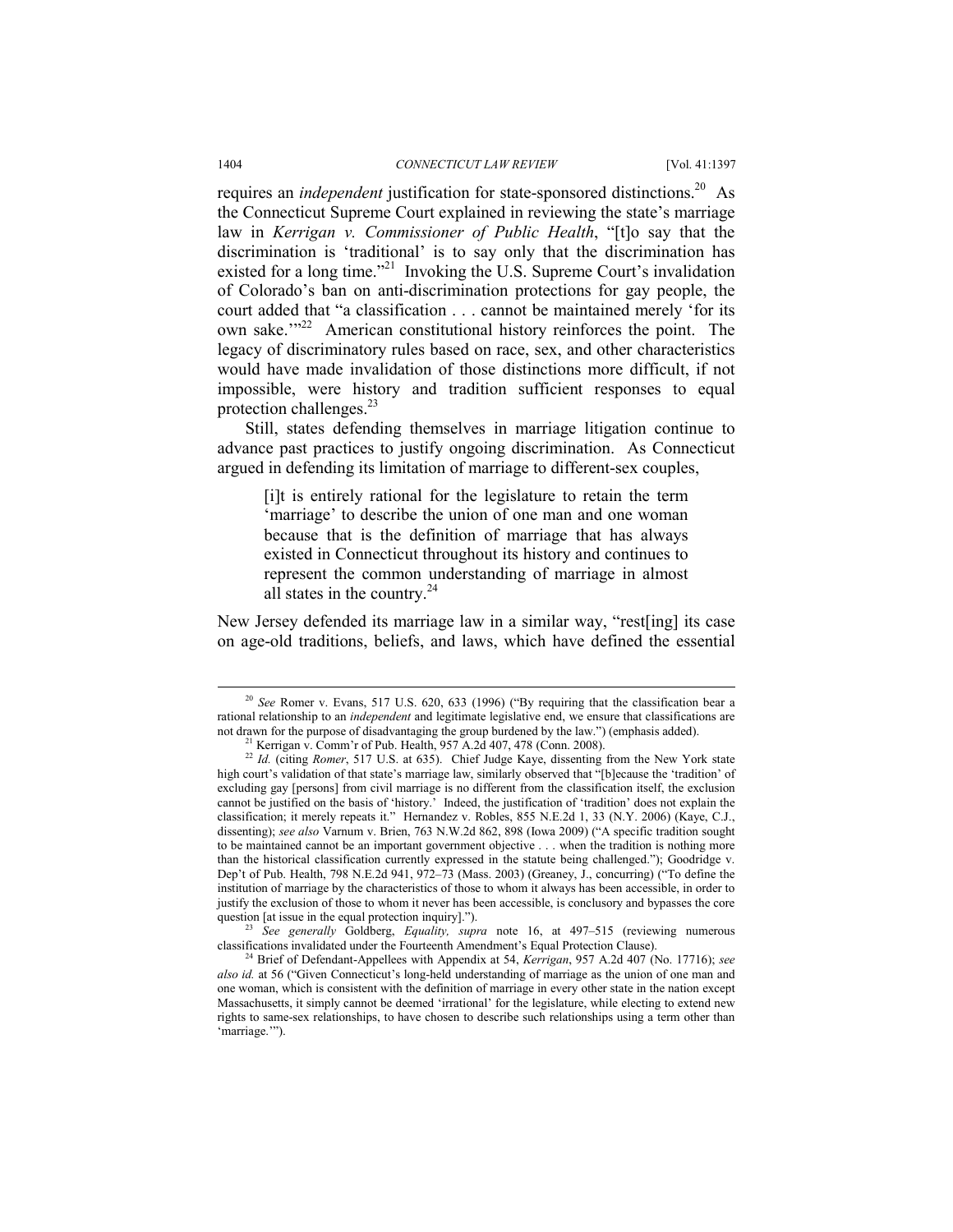#### 2009] *MARRIAGE AS MONOPOLY* 1405

nature of marriage to be the union of a man and a woman.<sup> $25$ </sup> According to that state, this "long-held historical view of marriage . . . provides a sufficient basis to uphold the constitutionality of the marriage statutes.<sup> $26$ </sup> California likewise advanced the argument that the marriage restriction could not be invalidated by the state's courts "because the institution of marriage traditionally (both in California and throughout most of the world) has been limited to a union between a man and a woman."<sup>27</sup>

Judges have also, at times, accepted history and tradition as rationales for states' exclusion of same-sex couples from marriage, notwithstanding doctrinal admonitions to the contrary.<sup>28</sup> For example, although a majority of the Connecticut Supreme Court declined to accept the state's history and tradition justifications, the lead dissenting opinion invoked marriage's ancient history as a reason to castigate the court's marriage equality ruling. Declaring marriage "the product of a state's history, tradition, custom, widely shared expectations and law," the dissent characterized the majority's decision as "an extreme" and improper determination.<sup>29</sup>

The New Jersey Supreme Court likewise latched on to history and tradition as *the* reason the state could not be barred from reserving marriage to different-sex couples. The court criticized the dissenters in that case, who would have ordered full marriage equality, for "substitut[ing] their judicial definition of marriage for the statutory definition, for the definition that has reigned for centuries, for the definition that is accepted in forty-nine states and in the vast majority of countries in the world."30

We cannot escape the reality that the shared societal meaning of marriage passed down through the common law into our statutory law—has always been the union of a man and a woman. To alter that meaning would render a profound change in the public consciousness of a social institution of ancient origin.

*Id.* The California appellate court which sustained the exclusion of same-sex couples from marriage likewise concluded that it was "rational for the Legislature to preserve the opposite-sex definition of marriage, which has existed throughout history and which continues to represent the common

 <sup>25</sup> Lewis v. Harris, 908 A.2d 196, 206 (N.J. 2006).

<sup>&</sup>lt;sup>26</sup> *Id.*<br><sup>27</sup> *In re* Marriage Cases, 183 P.3d 384, 447–48 (Cal. 2008).

<sup>&</sup>lt;sup>28</sup> In California, for example, the majority observed the well-settled state constitutional doctrine holding that "[t]radition alone, however, generally has not been viewed as a sufficient justification for perpetuating, without examination, the restriction or denial of a fundamental *constitutional* right." *Id.* at 427. The dissenters, by contrast, embraced the position that "the state has a legitimate interest in enforcing the express legislative and popular will that the traditional definition of marriage be preserved." *Id.* at 464 (Baxter, J., concurring and dissenting); *see also id.* at 469 (Corrigan, J., concurring and dissenting) ("The people are entitled to preserve this traditional understanding in the terminology of the law, recognizing that same-sex and opposite-sex unions are different.") (emphasis

 $^{29}$  Kerrigan v. Comm'r of Pub. Health, 957 A.2d 407, 505 (Conn. 2008) (Borden, J., dissenting); *see also* Hernandez v. Robles, 855 N.E.2d 1, 8 (N.Y. 2006) (supporting its decision to sustain the different-sex marriage law by emphasizing that, until relatively recently, "it was an accepted truth for almost everyone who ever lived, in any society in which marriage existed, that there could be marriages only between participants of different sex"). 30 *Lewis*, 908 A.2d at 222. The court added: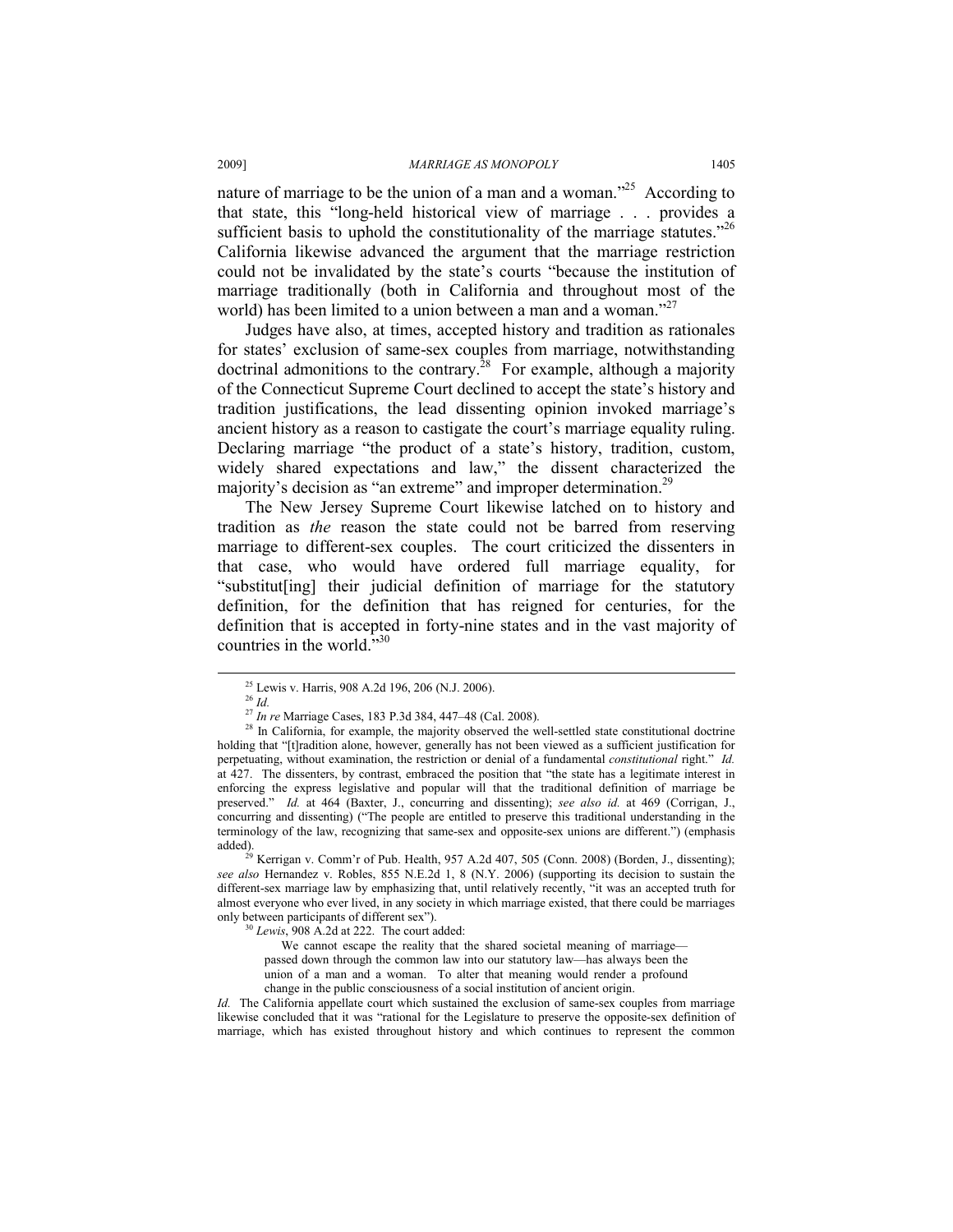Further, Justice O'Connor, in her concurrence in *Lawrence v. Texas*, cited tradition as a permissible rationale for reserving marriage only to different-sex couples. Contrasting the rejection of tradition as a justification for the Texas sodomy statute invalidated in *Lawrence*, O'Connor wrote that "preserving the traditional institution" would be a legitimate basis for sustaining the exclusion of same-sex couples from marriage. $31$ 

Given their weak doctrinal footing,  $32$  history and tradition rationales must be doing some other work in the contemporary marriage cases  $33$  to be taken as seriously as they have been. My interest here is in illuminating this work. My aim, as well, is to call the rationales more deeply into question and to suggest several broader concerns about the use of history and tradition, and the related use of incrementalism, as independent justifications for government action even outside the marriage context.

I proceed by identifying in Part II the set of reasons why states might advance history and tradition as rationales and why judges might accept them despite their inadequacy as legal arguments. The third Part exposes how the "not our fault" premise operates within the invocations of history and tradition in the marriage/civil union context. In Part IV, I develop the constitutional implications of the state's monopolistic control over access to marriage even given the role of private sentiment in creating and preserving marriage's unique social value. The fifth Part examines the flaws of the related incrementalism rationale, and a brief conclusion follows.

#### II. ON THE APPEAL OF HISTORY AND TRADITION AS RATIONALES

One might plausibly argue that the reason governments invoke history and tradition in the context of marriage litigation has less to do with constitutional doctrine than just suggested. Instead, it is quite possible, indeed likely in some instances, that the rationale's use is the product of a political calculation by state officials who want to avoid expressing dislike or disapproval of gay and lesbian couples but need, by virtue of their

understanding of marriage in most other countries and states of our union." *In re* Marriage Cases, 49 Cal. Rptr. 3d 675, 720 (Cal. Ct. App. 2006), *rev'd*, 183 P.3d 384 (Cal. 2008). <sup>31</sup> Lawrence v. Texas, 539 U.S. 558, 585 (2003) (O'Connor, J., concurring). She did not explain

why the marriage rule escaped the Court's admonitions about the limitations of history in other

contexts. 32 *See supra* notes 14–23 and accompanying text. 33 An earlier set of cases brought during the 1970s and 1980s, in which litigants universally lost their challenges to the exclusion of same-sex couples from marriage, are likely best explained by sociocultural factors and the political and legal opportunity structures that more generally shaped the treatment of gay rights claims at that time. *See* Goldberg, *Justice for All?*, *supra* note 11, at 34–35 (reviewing early marriage litigation in the U.S.); *see also* ELLEN ANN ANDERSEN, OUT OF THE CLOSETS & INTO THE COURTS: LEGAL OPPORTUNITY STRUCTURE AND GAY RIGHTS LITIGATION (2006) (tracing gay rights litigation pursued by the Lambda Legal Defense and Education Fund).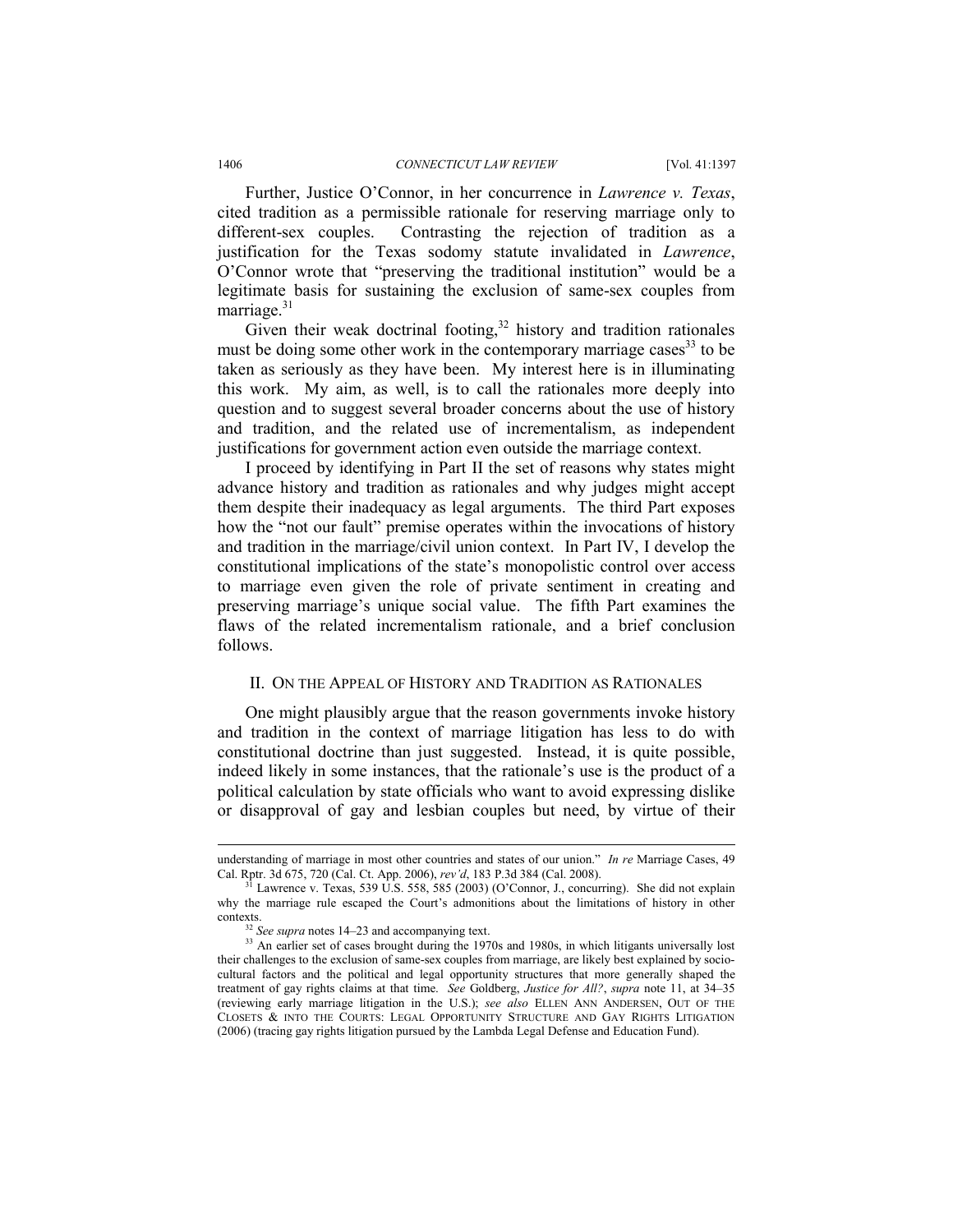#### 2009] *MARRIAGE AS MONOPOLY* 1407

institutional role, to defend the state law.<sup>34</sup> By avoiding the "heterosexual" preference" argument, which is the other leading explanation for the distinction between same- and different-sex couples,<sup>35</sup> officials can arguably elide accusations of bias and minimize the offense taken by their lesbian, gay and allied constituents. Connecticut's express disavowal of the position that "the preservation of marriage as a heterosexual institution is in the best interests of children, or that prohibiting same sex couples from marrying promotes responsible heterosexual procreation,"36 might be explained in this way. $37$ 

Alternately, the proffer of history and tradition might flow from concerns that a state's credibility will be diminished if it takes a "heterosexual-preference" position in marriage when it rejects that position elsewhere in its law and policy. In particular, if the state's courts do not treat sexual orientation as a relevant factor in custody determinations, and if the state permits lesbians and gay men to foster and adopt children on equal footing with non-gay adults, there is no plausible ground for asserting a preference for heterosexual parents as a matter of state policy.<sup>38</sup>

<sup>&</sup>lt;sup>34</sup> Although a state could conceivably agree with the litigants' challenges and leave other interested parties to defend the distinction, this has not occurred in any marriage litigation (or in any gay rights litigation that I have found in which the state has been named a defendant) and is not likely to occur given the political risks state officials would almost surely face for a refusal to defend a state law. This would be particularly true, it seems, where the state is charged with defending a measure passed by voter initiative, which was the case in California. *In re* Marriage Cases, 183 P.3d 384, 402– 03 (Cal. 2008). Still, states can limit, and some have limited, the arguments they are willing to make to defend their marriage laws, and, in a number of cases, amici have advanced the child protection argument where the state has specifically disclaimed a preference for heterosexual parents. *Compare, e.g.*, Kerrigan v. Comm'r of Pub. Health, 957 A.2d 407, 477–78 (Conn. 2008) (noting that the state had disavowed any claim that the exclusion of same-sex couples from marriage was "motivated by" an interest in children having heterosexual parents or in promoting procreation by heterosexuals), *with* Brief of Family Research Council as Amicus Curiae at 11, *Kerrigan*, 957 A.2d 407 (No. 17716) ("[T]he promotion of responsible procreation . . . is an important and central interest served by marriage laws to encourage the optimal environment for rearing the resulting children."), *and* Brief Amicus Curiae of United Families Conn. in Support of Defendants-Appellees at 7–8, *Kerrigan*, 957 A.2d 407 (No. 17716) (arguing that the institution of marriage is fundamentally focused on child-<br>rearing and that heterseoxuals are better suited than gay and lesbian adults for that responsibility).

<sup>&</sup>lt;sup>35</sup> See supra notes 3, 7, and accompanying text.<br><sup>36</sup> Kerrigan, 957 A.2d at 477–78.<br><sup>37</sup> See also In re Marriage Cases, 183 P.3d 384, 428 (Cal. 2008) ("This state's current policies and conduct regarding homosexuality recognize that . . . gay individuals are fully capable of entering into the kind of loving and enduring committed relationships that may serve as the foundation of a family and of responsibly caring for and raising children."); Lewis v. Harris, 908 A.2d 196, 205–06 (N.J. 2006) ("The State concedes that state law and policy do not support the argument that limiting marriage to heterosexual couples is necessary for either procreative purposes or providing the optimal environment for raising children.").<br><sup>38</sup> Yet this point did not stop New York's highest court from embracing the child-welfare

rationale to justify the exclusion of same-sex couples from marriage. The majority explained that "[a] person's preference for the sort of sexual activity that cannot lead to the birth of children is relevant to the [s]tate's interest in fostering relationships that will serve children best." Hernandez v. Robles, 855 N.E.2d 1, 11 (N.Y. 2006); *see also id.* at 7 ("The Legislature could rationally believe that it is better, other things being equal, for children to grow up with both a mother and a father. Intuition and experience suggest that a child benefits from having before his or her eyes, every day, living models of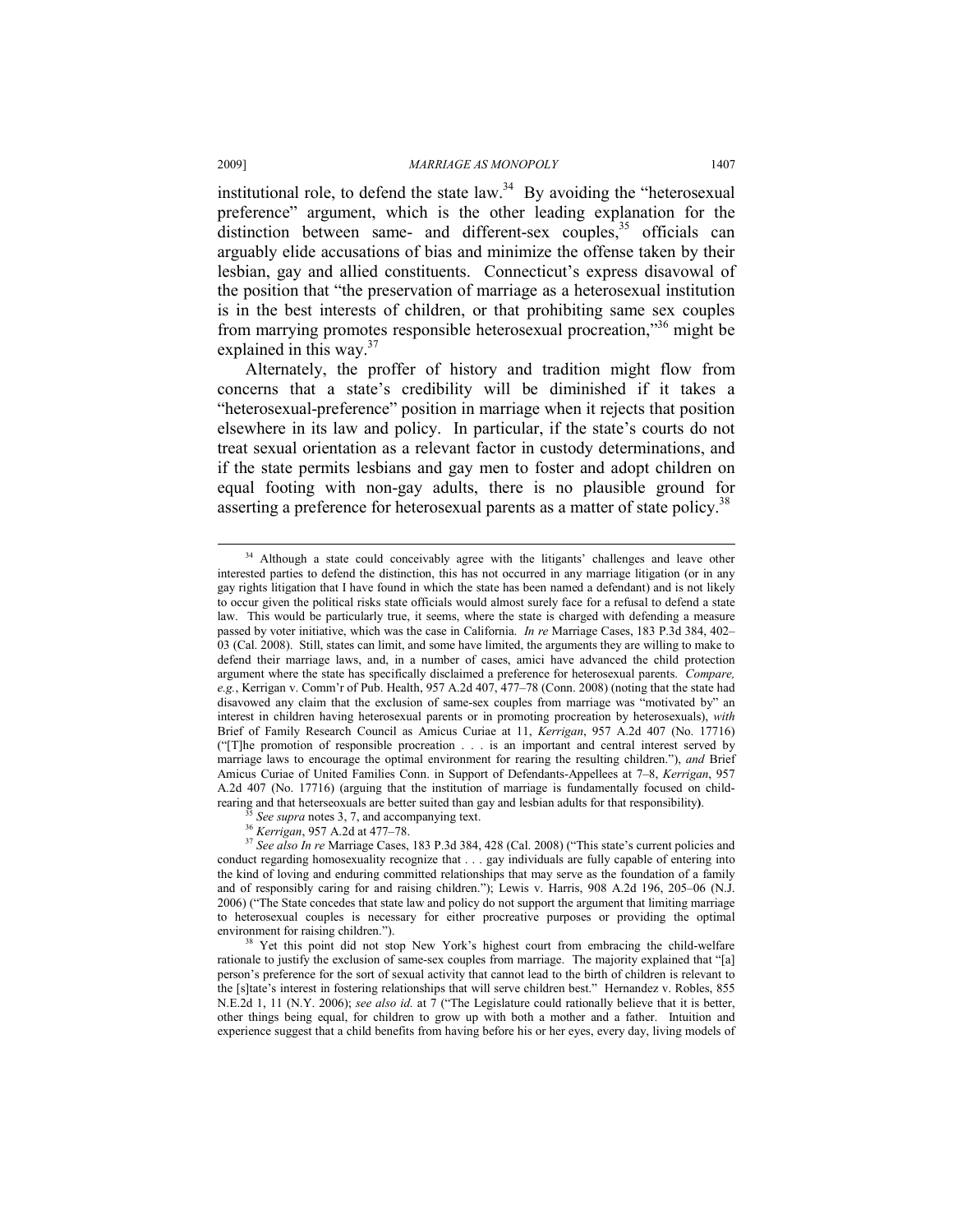Yet another possibility is that states invoke history and tradition not out of solicitude for their gay and lesbian constituents or out of an interest in political consistency but instead out of a strategic decision to mask their disapproval of or hostility toward homosexuality or same-sex couples. As Justice Scalia asserted, in response to Justice O'Connor's embrace of the tradition rationale in *Lawrence*, "'preserving the traditional institution of marriage' is just a kinder way of describing the State's *moral disapproval*  of same-sex couples."39

Still another explanation for the history and tradition proffer might be an underlying commitment to a Burkean-style incrementalism, with the view that the risks associated with sharply altering tradition may outweigh the benefits of change. $40$  One version of this argument would cite the dangers associated with casting off the wisdom of the ages in favor of the unknown, and take the position that change ought to occur slowly and incrementally to minimize the risk of error and unnecessary loss of past value.<sup>41</sup> A second version would acknowledge the different-sex marriage rule as arbitrary but seek to preserve it nonetheless because it had become, over time, organic to and constitutive of the political community. On this view, the current rule's undoing, even in the name of equality, could endanger the polity because of our long-term collective reliance on the rule as an important, if not foundational, socio-political organizing premise.<sup>42</sup>

Although courts grapple with a set of institutional legitimacy concerns different from that of legislators, the history and tradition rationale might also be accepted in the adjudication context for reasons similar to those just discussed. Judges are less likely to be accused of acting on personal biases if they embrace a neutral-sounding rationale like history and tradition than if they declare the legitimacy of the legislature's belief that heterosexuals are better at parenting than gay people. And judges in jurisdictions that have disavowed distinctions based on sexual orientation in other contexts

what both a man and a woman are like."). *But see id.* at 32 (stating that "such a preference would be contrary to the stated public policy of New York, and therefore irrational") (Kaye, C.J., dissenting). 39 Lawrence v. Texas, 539 U.S. 558, 601 (2003) (Scalia, J., dissenting).

<sup>40</sup> *See, e.g.*, EDMUND BURKE, REFLECTIONS ON THE REVOLUTION IN FRANCE 259 (J.C.D. Clark ed., Stanford Univ. Press 2001) ("By this unprincipled facility of changing the state as often, and as much, and in as many ways as there are floating fancies or fashions, the whole chain and continuity of the commonwealth would be broken. No one generation could link with the other."); *see also* Cass Sunstein, *Burkean Minimalism*, 105 MICH. L. REV. 353, 356 (2006) (explaining that "Burkeans insist on incrementalism; but they also emphasize the need for judges to pay careful heed to established traditions"). Even here, however, there is a strong argument that permitting same-sex couples to marry is the next reasonable incremental step in the evolution of marriage over time. *See* Goldberg, *Historical Guide*, *supra* note 9. 41 This approach could also be aimed strategically to pick up some of the presumptive valuing of

tradition expressed within due process doctrine. *See supra* notes 17–18 and accompanying text. 42 Of course, if Burkean incrementalism and these related arguments were to become an accepted

constitutional justification in response to equal protection challenges, they would have the same potential as the history and tradition rationales to justify virtually all governmental classifications, but more on that below.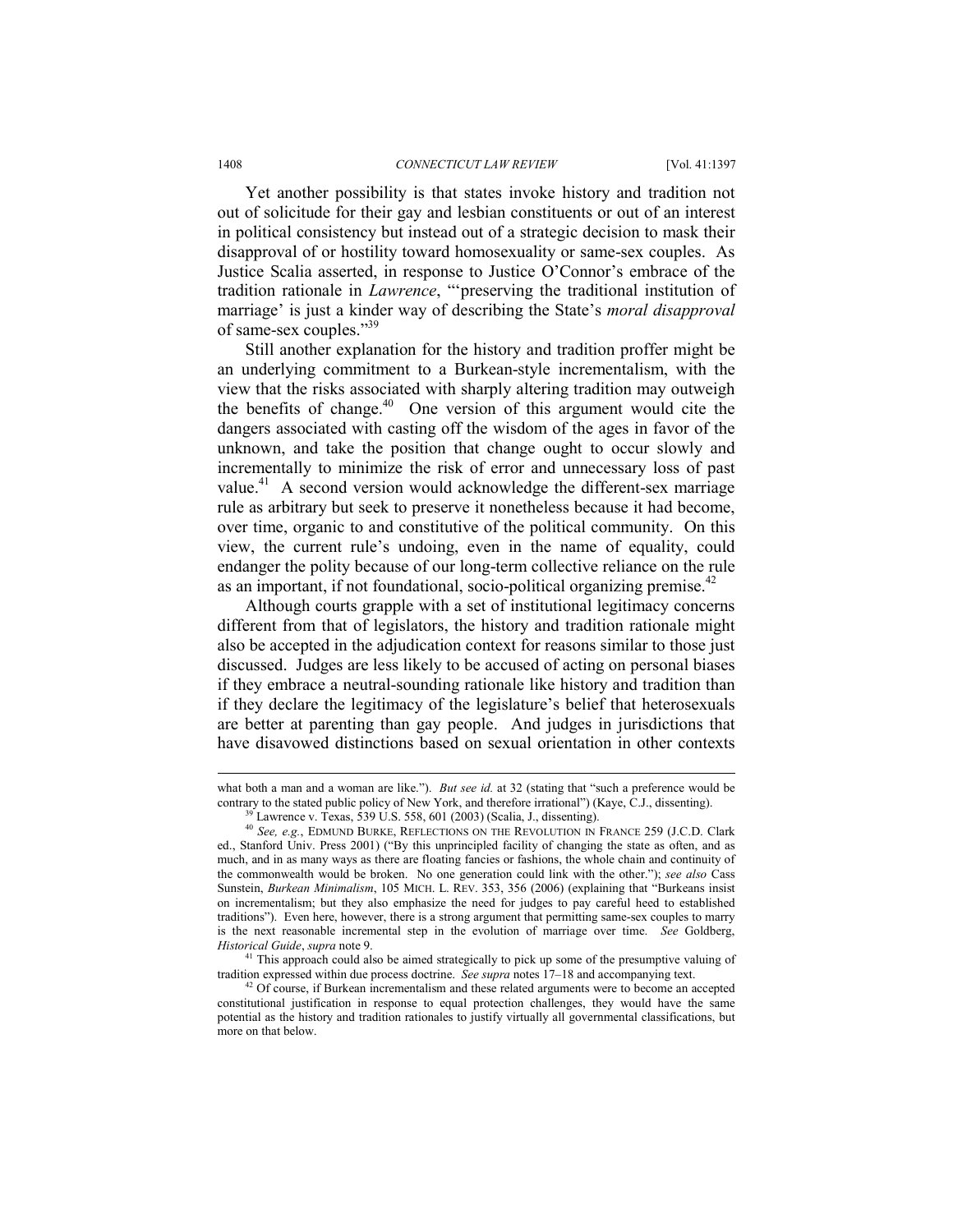#### 2009] *MARRIAGE AS MONOPOLY* 1409

may find it difficult to embrace an explicit preference for heterosexual parents where no such preference exists elsewhere in state law.<sup>43</sup>

#### III. THE "NOT OUR FAULT" ARGUMENT AT WORK

Although all of these factors likely contribute to the sustained attention the history and tradition rationales have received in the marriage/civil union setting, my claim here is that their traction derives not only from their political or adjudicative expedience but also from their implicit distinction between social value (i.e. the value that arises from historical pedigree and traditional status) and state responsibility. This Part will illuminate that distinction; in the next Part, I will show the distinction's flaws.

The history and tradition rationales start from the premise that marriage has special value relative to civil unions. They recognize, too, that different-sex couples are the exclusive beneficiaries of that value under current marriage rules. After all, absent any difference in value between civil unions and marriage, no explanation for the different treatment would be needed because, arguably, the government would have not drawn a classification warranting scrutiny. Along these lines, the *Kerrigan* majority specifically rejected the state trial court's determination that no cognizable harm arose from the difference between the two statuses and that, therefore, the state did not need to justify the distinction.<sup>44</sup> Instead, the court described marriage as holding an "exalted status" and civil unions as "new and unfamiliar."45 The *Kerrigan* dissenters also recognized that the two statuses were different "'in the public consciousness,'"46 even while arguing that the difference should be sustained as a constitutional matter. The lead dissent, for example, explicitly characterized civil unions as "an important step in th[e] process" toward marriage, thereby acknowledging the lack of equivalence between the two statuses.<sup>47</sup>

 <sup>43</sup> Some judges have not found this to be an insurmountable hurdle, as noted earlier. *See supra* note 38; *see also Hernandez*, 855 N.E.2d at 8 (accepting the "commonsense premise that children will do best with a mother and father in the home," even though state statutory and case law specifically forbade treating sexual orientation as a negative factor in parenting determinations).

<sup>&</sup>lt;sup>4</sup> See Kerrigan v. State, 909 A.2d 89, 90 (Conn. Super. Ct. 2006) (finding that "the plaintiffs have failed to prove that they have suffered any legal harm that rises to constitutional magnitude"). 45 Kerrigan v. Comm'r of Public Health, 957 A.2d 407, 416–18 (Conn. 2008).

<sup>46</sup> *Id.* at 505 (Borden, J., dissenting) (quoting Lewis v. Harris, 908 A.2d 196, 222 (N.J. 2006)).<br><sup>47</sup> *Id.* at 514. Interestingly, at one point the same dissenter questioned whether civil unions were actually less socially valuable than marriage. *See id.* at 486 ("In short, the state of social flux in this entire realm is simply too new and too untested for four members of this court to declare as an established social fact that civil unions are of lesser status than marriage in our state."). *But see id.* at 419 n.16 (majority opinion) (responding to this argument by observing that "[w]e do not see how the recently created legal entity of civil union possibly can embody the same status as an institution of such long-standing and overriding societal importance as marriage"); *see also id.* at 417 n.14 ("Any married couple [reasonably] would feel that they had lost something precious and irreplaceable if the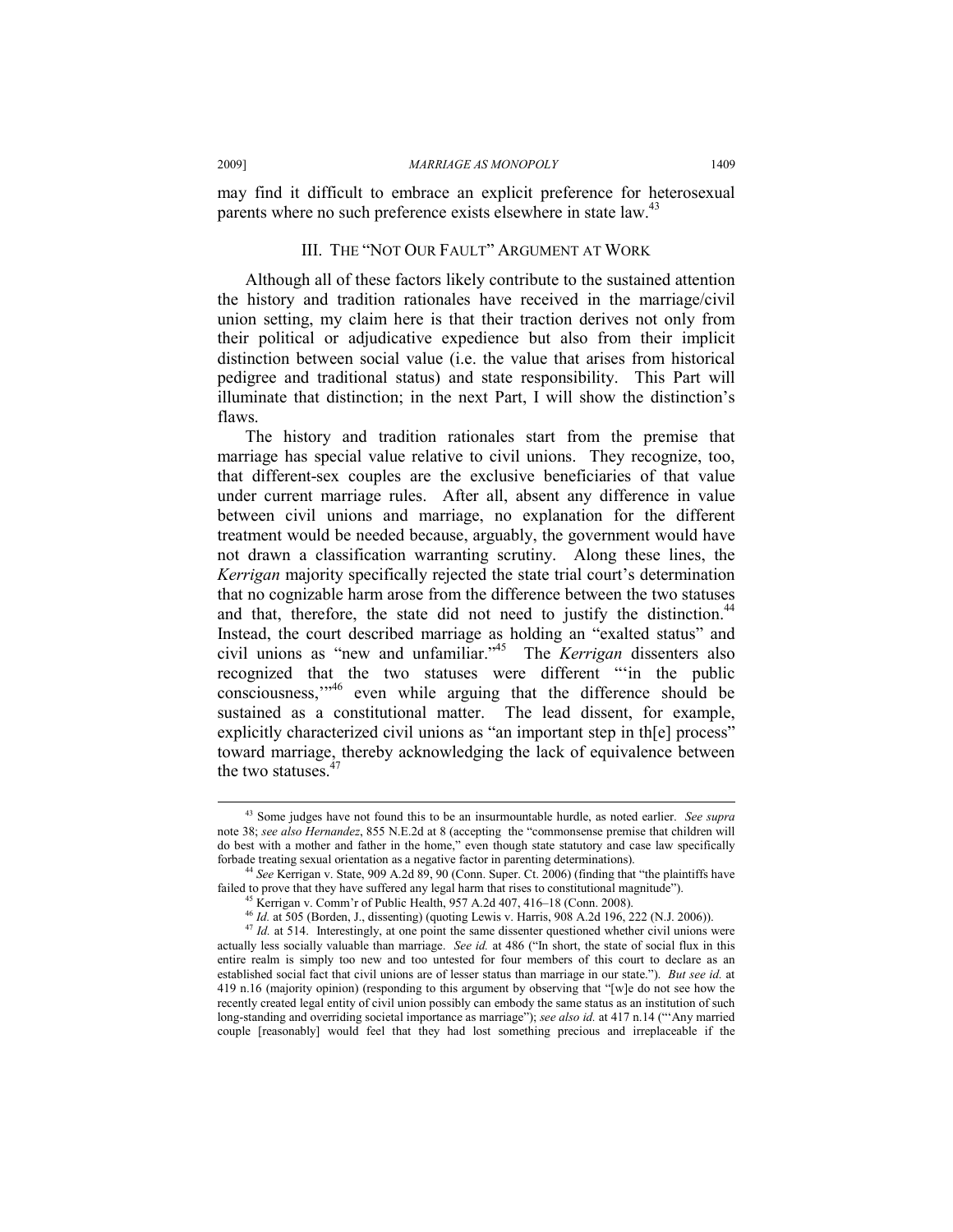In the usual constitutional analysis, the next step would be to identify a difference between same-sex and different-sex couples that could justify this uneven distribution of a valued status. Instead of following this course, however, the history and tradition rationales reframe the equal protection inquiry. *They concede the distinction but maintain that society, rather than the state, is responsible for the special value of marriage relative to civil unions. As a result, the argument goes, the disparate allocation of this value lies outside the state's control (and therefore outside the state's responsibility).*48 As one of the *Kerrigan* dissenting opinions stated, "[m]arriage is more than a relationship sanctioned by our laws."<sup>49</sup> "It is," the opinion continued, "a fundamental and ancient social institution that has existed in our state from before its founding and throughout the world for millennia."<sup>50</sup>

The following step in the argument turns responsibility for addressing the inequity in social value to the discretion of the legislature: *If the difference in value between marriage and civil unions is not the state's doing, because marriage predates and outsizes the state, then its undoing, rather than being constitutionally mandated, is handled most appropriately by the legislature as a political determination*. "In this way," the *Kerrigan*  dissenters argued, "a fundamental *social* institution . . . is [not] changed by the decision of judges," who are not accountable to social values in the same ways as legislators.<sup>51</sup> "Whether an issue with such far-reaching social implications as how to define marriage falls within the judicial or democratic realm, to many, is debatable," $^{552}$  Judge Borden wrote in his dissenting opinion, expressing a strong preference for any alteration of marriage's scope to occur instead "by a natural process of social change"

government were to tell them that they no longer were "married" and instead were in a "civil union." The sense of being "married"—what this conveys to a couple and their community, and the security of having others clearly understand the fact of their marriage and all it signifies—would be taken from them. These losses are part of what same sex couples are denied when government assigns them a "civil union" status. If the tables were turned, very few heterosexuals would countenance being told that they could enter only civil unions and that marriage is reserved for lesbian and gay couples.'" (quoting Brief of Amicus Curiae Lambda Legal Def. & Educ. Fund, Inc. at 5, *Kerrigan*, 957 A.2d 407

<sup>(</sup>No. 17716))). 48 When invoked by a court, rather than by the state, the history and tradition rationales could also be read to mean that the current court feels constrained not to upend previous courts' and legislatures' embrace of the longstanding rules regarding marriage. This sense of constraint could, in turn, stem from concerns with legitimacy, reliance interests, or a commitment to Burkean-style incrementalism of the sort discussed *supra* note 40 and *infra* Part IV. 49 *Kerrigan*, 957 A.2d at 503 (Borden, J., dissenting). The California Court of Appeal made a

similar point in sustaining the exclusion of same-sex couples from marriage, stating that "[m]arriage is more than a 'law,' of course; it is a social institution of profound significance to the citizens of this state, many of whom have expressed strong resistance to the idea of changing its historically oppositesex nature." *In re* Marriage Cases, 49 Cal. Rptr. 3d 675, 723 (Cal. Ct. App. 2006), *rev'd*, 183 P.3d 384 (Cal. 2008). 50 *Kerrigan*, 957 A.2d at 503. 51 *Id.* at 505 (emphasis added). 52 *Id.* (quoting Lewis v. Harris, 908 A.2d 196, 222 (N.J. 2006)).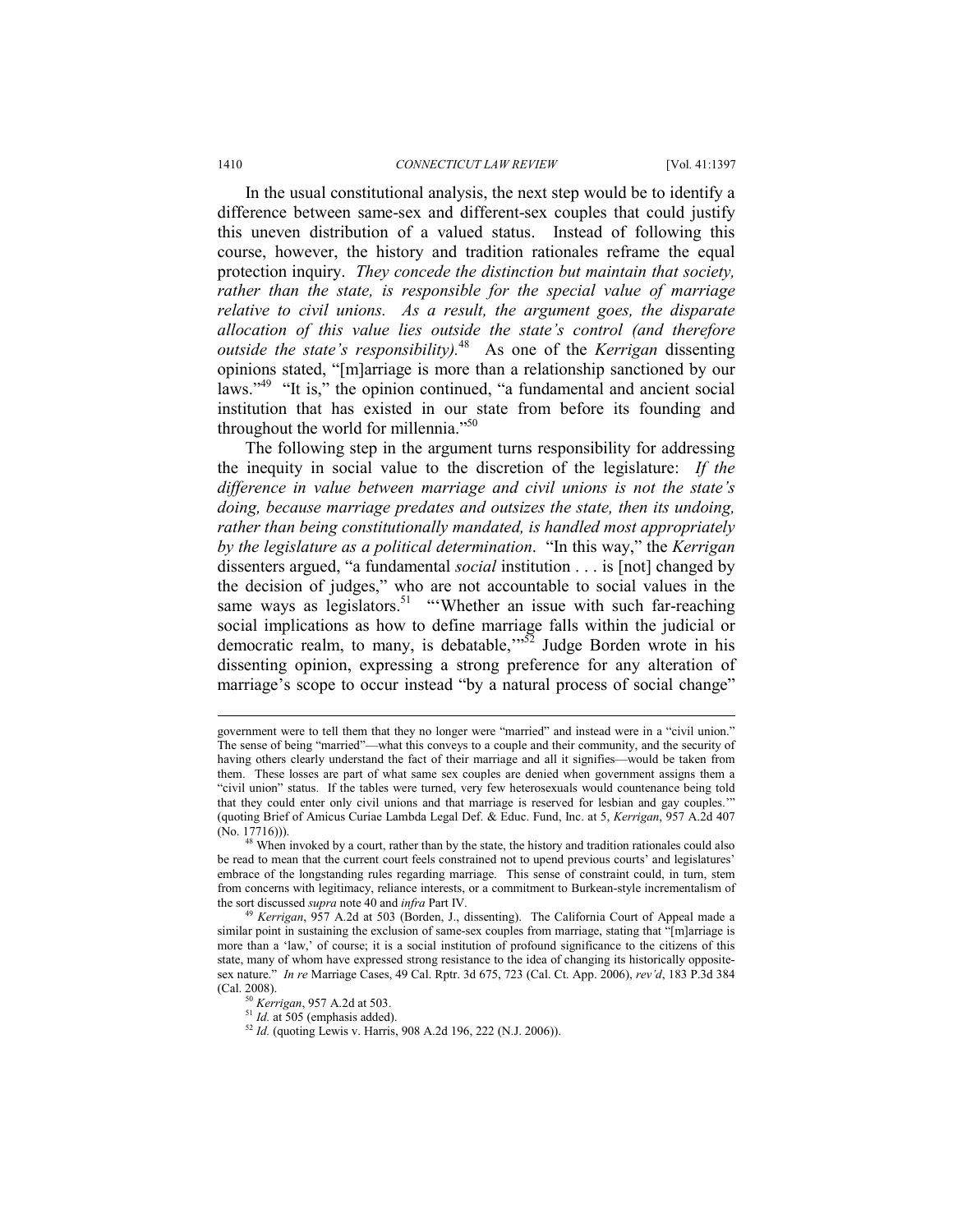or with "the general support . . . of the people" through their elected representatives."53

The State of California made this "not our fault" argument even more explicitly than did Connecticut. In its brief to the state's highest court, California maintained that the state law did all it could or needed to do by providing domestic partnership to same-sex couples even while maintaining marriage for different-sex couples. "To the extent that it derives from California law," the state wrote, "there is no right, benefit, privilege, or responsibility that can be accomplished by a marriage contract that cannot be accomplished by a domestic partnership."54 Consequently, the state argued, same-sex couples suffered no constitutional deprivation as a result of the state's provision of domestic partnership to them and marriage to different-sex couples.

#### IV. MARRIAGE AS MONOPOLY

The chief problem with the distinction between state and societal responsibility is that it blinks reality. Although the decision whether to marry is left largely to private ordering, marriage itself is not. A web of laws in each state governs who may marry and the conditions under which a marriage may be civilly sanctified.

As a result of these and related rules, only those authorized by the state can access "marriage" and, therefore, marriage's socially valuable connotations. Put another way, the state exercises monopoly authority over the entry into, incidents of, and dissolution of civil marriage. As gatekeeper, the state has full control over this value. This is true regardless of whether the value itself is created by the state, by society, or, more realistically, by some combination of the two.

This monopolistic control over the good of marriage means, in turn, that the state cannot avoid constitutional liability on the ground that nonstate parties contributed to the good's value.<sup>55</sup> By way of analogy,

<sup>&</sup>lt;sup>53</sup> *Id.* at 504–05.<br><sup>54</sup> Answer Brief of State of California and the Attorney General to Opening Briefs on the Merits at 62, *In re* Marriage Cases, 183 P.3d 384 (Cal. 2008) (No. S147999); *see also id.* at 469 (Corrigan, J., concurring and dissenting) (declaring that the state can have different designations for same- and different-sex couples but "[w]hat they are not entitled to do is *treat* them differently under the law"); *Lewis*, 908 A.2d at 221–22 ("Because this State has no experience with a civil union construct that provides equal rights and benefits to same-sex couples, we will not speculate that identical schemes called by different names would create a distinction that would offend [the N.J. Constitution]. We will not presume that a difference in name alone is of constitutional magnitude."); Brief of Defendant-Appellees with Appendix at 14, *Kerrigan*, 957 A.2d 407 (No. 17716) ("[A] difference in name alone between the State's identical statutory schemes for marriage and civil unions is simply not differing treatment of constitutional magnitude."). 55 This is different, of course, from a situation in which the state heavily regulates a *private*

monopoly, such as a public utility. *See* Jackson v. Metro. Edison Co., 419 U.S. 345 (1974). As the Court explained in *Jackson*, "The mere fact that a business is subject to state regulation does not by itself convert its action into that of the State for purposes of the Fourteenth Amendment." *Id.* at 350.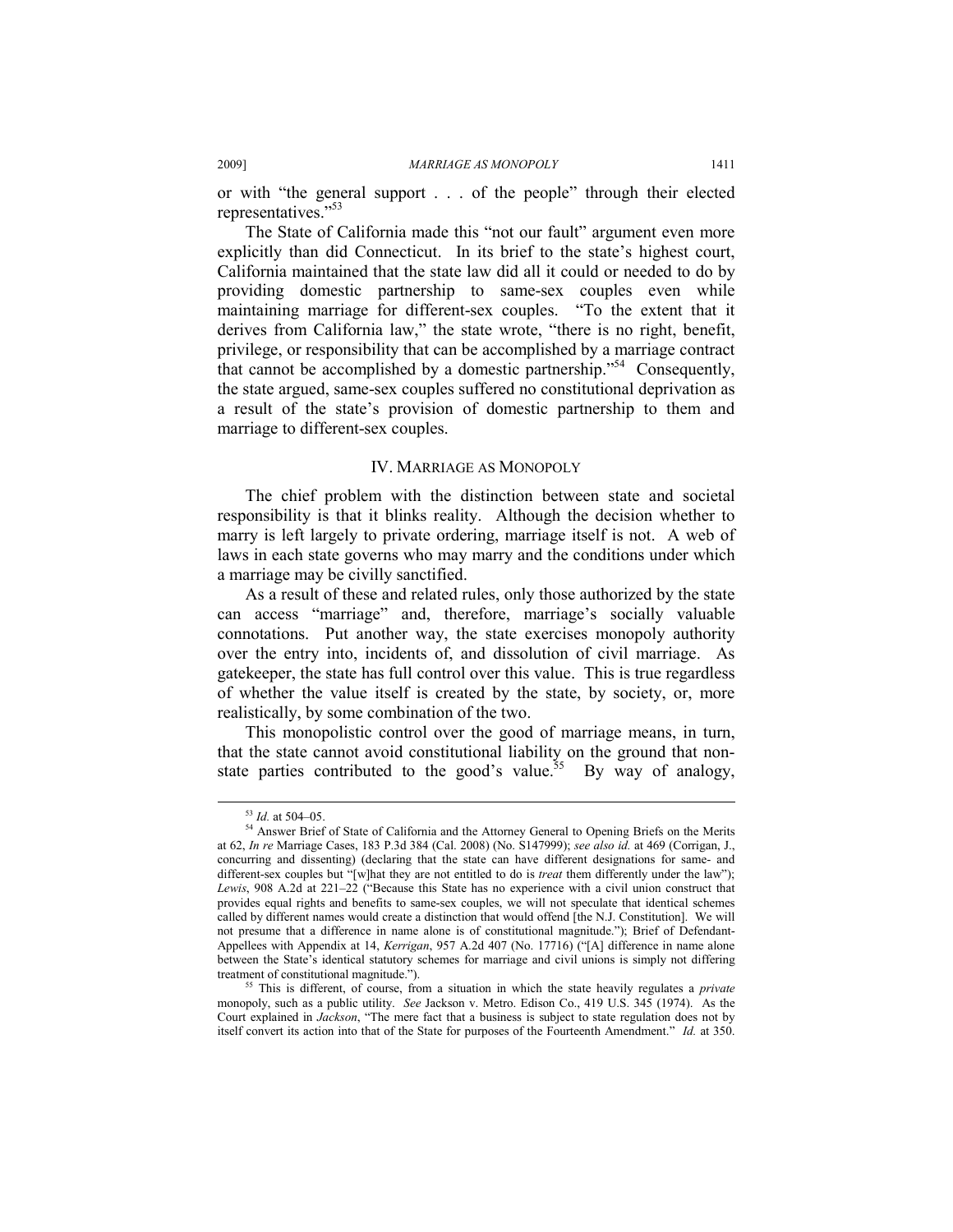consider a state's shoreline or lake front. The state surely could not justify separating access for same-sex and different-sex couples, or drawing other similar lines between other social groups, on the ground that it was not fully, or even largely, responsible for the shoreline's or lake front's value.

To be clear, the point is not that gay and lesbian couples—or any social group, for that matter—have a constitutional right to a particular social value, just as neither women nor men have a right to the social benefits derived from attending a military training institute<sup>56</sup> and neither blacks nor whites have a right to the value of a particular law school education.57 But when the state wholly controls a status or institution that confers these types of benefits, it cannot disclaim responsibility for disparate access to the higher-valued good merely because society played a role in generating that value.

While there are many other contexts in which courts are asked to determine whether certain acts fall more on the public, and thus constitutionally regulable, or private side of the line, two have particular resonance here, and both reinforce the point that the state's monopolistic authority renders the "not our fault" defense insufficient to immunize government from liability.

Arguably the closest analogues are cases in which governments have been accused of impermissibly fostering private biases. The marriage cases are different, of course, in that those challenging their exclusion from marriage seek access to a status that is privately valued<sup>58</sup> rather than protection from private hostility. But in both contexts, the fundamental question is whether the state can sidestep its equal treatment obligation on the ground that the sentiment at issue, whether good or bad, resides in private actors, rather than the state. $59$ 

 $\overline{a}$ 

*See also id.* (stating that "the fact that the regulation is extensive and detailed" does not justify subjecting a private monopolist to rules governing state action). *But cf.* Brentwood Acad. v. Tenn. Secondary Sch. Athletic Ass'n, 531 U.S. 288, 291 (2001) (recognizing state action where a nominally private entity has "pervasive entwinement" with the state).

<sup>&</sup>lt;sup>56</sup> Cf. United States v. Virginia, 518 U.S. 515, 557 (1996) ("Women seeking and fit for a [Virginia Military Institute]-quality education cannot be offered anything less, under [Virginia's] obligation to

Sweatt v. Painter, 339 U.S. 629, 635 (1950) ("[P]etitioner may claim his full constitutional right: legal education equivalent to that offered by the State to students of other races."); *see also Marriage Cases*, 183 P.3d at 445 (finding that plaintiffs "persuasively invoke [*Sweatt*] by analogy"). <sup>58</sup> The good is characterized as private here only for purposes of developing this argument. As

suggested earlier, marriage can be more accurately characterized as having a value created by a mix of public and private support.<br><sup>59</sup> To be sure, this question is a complicated one, particularly regarding official acts that may have

negative consequences for a particular social group but are neutral on their face. Closure of public swimming pools, *see* Palmer v. Thompson, 403 U.S. 217, 227 (1971), and a measure making it more difficult for the state to build low-income public housing, *see* James v. Valtierra, 402 U.S. 137, 142-3 (1971), for example, were both sustained by the Court against accusations that the government was involved in effectuating private racial hostility. But the crux of the swimming pool case was that the government had closed all pools equally and that no evidence showed government involvement when the pools reopened with racially segregated access rules. *Palmer*, 403 U.S. at 222 ("[T]here is nothing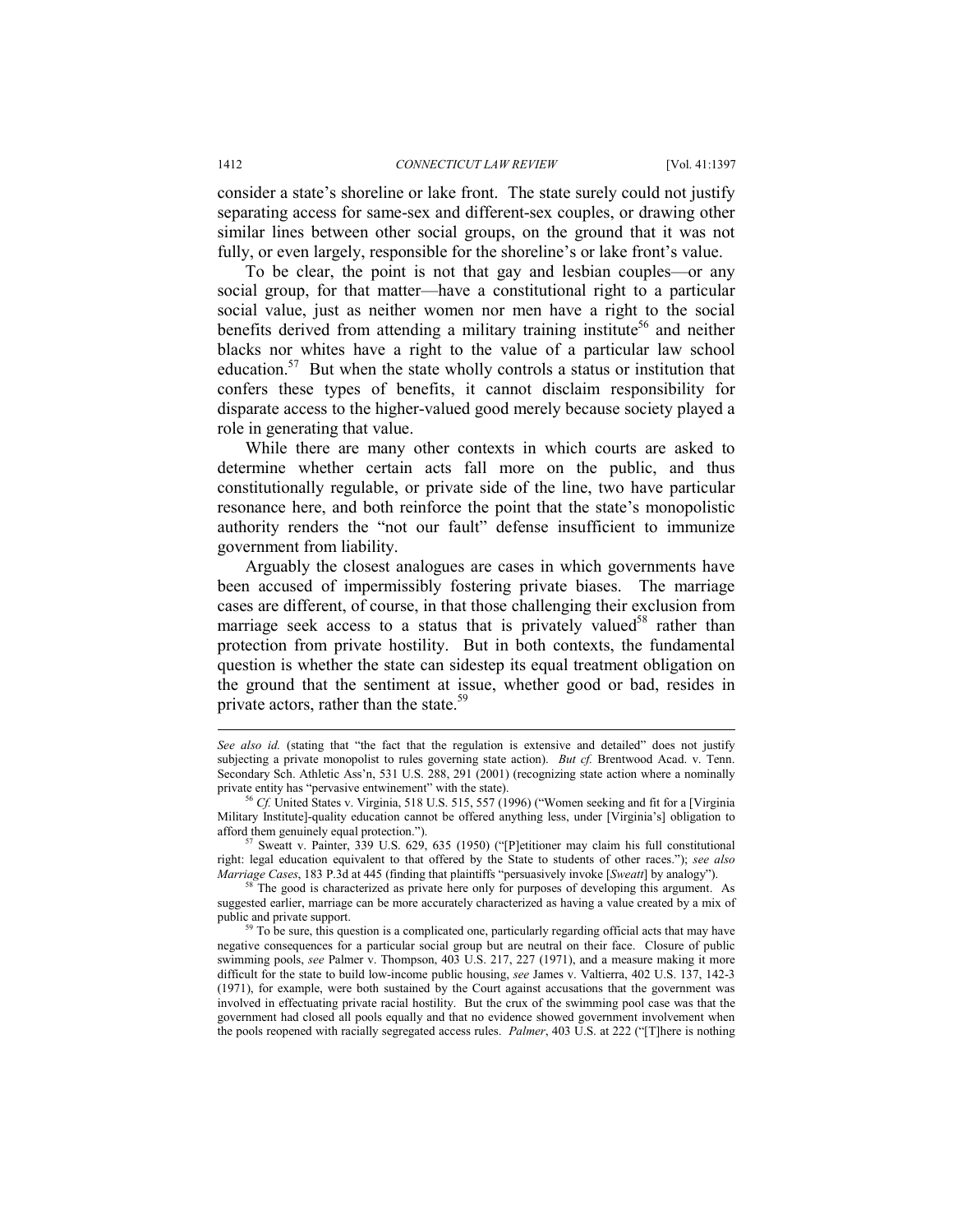In *Shelton v. Tucker*, for example, the Court recognized that constitutional harm can arise when a state imposes rules that, while neutral on their face, expose individuals associated with minority groups or positions to privately-generated harms.<sup>60</sup> In the course of invalidating an Arkansas law requiring teachers to declare their organizational memberships, the Court observed "that fear of public disclosure [wa]s neither theoretical or groundless" for members of "unpopular or minority organizations."61 The broad disclosure rule infringed associational rights precisely because of the "constant and heavy" pressure that teachers would face "to avoid any ties" that might run counter to prevailing sentiment.<sup>62</sup>

Similarly, in *Palmore v. Sidoti*, the Court considered the relationship between privately held sentiments about race and the government's constitutional obligations. In that case, a white father sought to alter his custody agreement with the child's mother on the grounds that the mother, who was white, was romantically involved with an African-American man.<sup>63</sup> The plaintiff expressed concerns about the prejudice the child might face as a result of the mother's relationship. The Court, in a holding cited widely in marriage cases,<sup>64</sup> rejected the father's claim, holding that "the law cannot, directly or indirectly, give" effect to private bias.<sup>65</sup>

Although the Court's observations in these cases focus on private prejudice, the crucial point is that a state does not shield itself from constitutional accountability on the ground that the regulated individuals are exposed to and affected by attitudes or views of private, rather than public, actors. Yet this is precisely the move that the history and tradition rationales make; their very purpose is to suggest that marriage's special value lies outside the state's control and that the state, therefore, in exposing couples to this privately-generated differential valuation, is not bound by ordinary equal treatment obligations. *Palmore* makes clear, however, that by controlling a legal status in a way that gives effect to private sentiment, the state implicates itself and constitutional restrictions

here to show the city is directly or indirectly involved in the funding or operation of either pool."). And the low-income housing referendum's validity turned on the measure's race-neutral terms and the absence of record evidence showing that the measure was "in fact aimed at a racial minority." *Valtierra*, 402 U.S. at 141. In both cases, in other words, there was state action but no impermissible distinction. Moreover, in Palmore v. Sidoti, 466 U.S. 429 (1984), the Court cited with approval Justice White's dissenting observation in *Palmer* that "'Public officials sworn to uphold the Constitution may not avoid a constitutional duty by bowing to the hypothetical effects of private racial prejudice that they assume to be both widely and deeply held.'" *Id.* at 433 (quoting *Palmer*, 403 U.S. at 260–61 (1971) (White, J., dissenting)).<br><sup>60</sup> Shelton v. Tucker, 364 U.S. 479 (1960).<br><sup>61</sup> *Id.* at 486–87.

<sup>61</sup> *Id.* at 486–87. 62 *Id.* at 486. 63 *Palmore,* 466 U.S. 429.

<sup>64</sup> *See, e.g.*, Kerrigan v. Comm'r of Pub. Health, 957 A.2d 407, 479 (Conn. 2008); Goodridge v. Dep't of Pub. Health, 798 N.E.2d 941, 968 (Mass. 2003). 65 *Id.* at 433.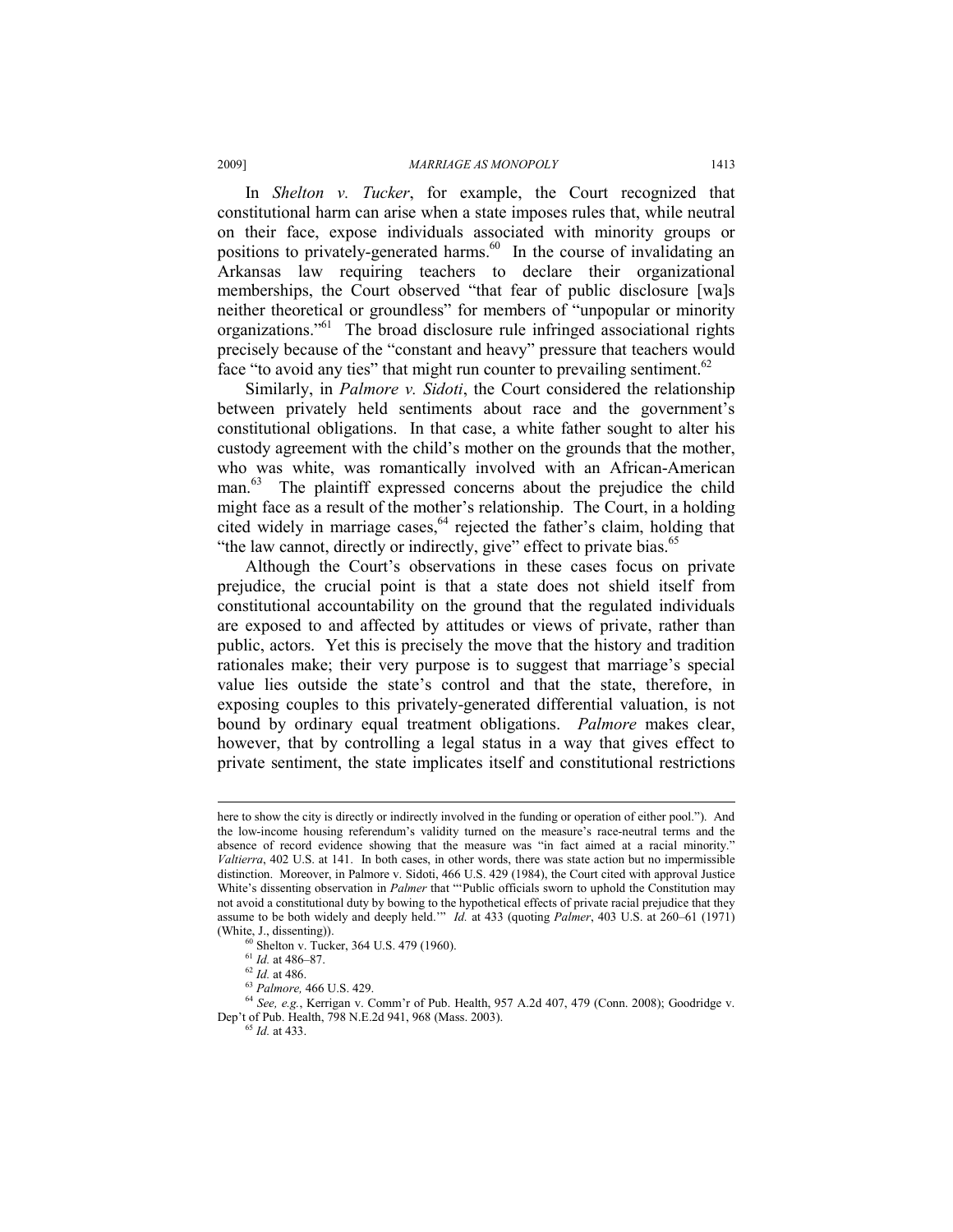will apply.

The public-function doctrine similarly helps illuminate the relationship between state action and privately created value. The doctrine provides, essentially, that private actors may be subject to constitutional limitations when carrying out public functions. This rule, in turn, requires courts to determine the conditions under which private acts should be treated as though they were public. $^{66}$  For purposes here, the doctrine's critical insight is that the private takeover of the government function must be *exclusive*, meaning that individuals must go to the private actor to obtain what they ordinarily would seek from government.<sup>67</sup>

Governments' use of the history and tradition rationales to justify the marriage/civil union distinction implicates similar concerns, albeit from the flipside position. Rather than casting themselves as private actors, the governments invoking these rationales argue that they are distinct from the private actors that have added to marriage's value. If private actors rather than the government—have made it so that marriage has more value than civil unions, the argument goes, government should not be limited in its legislative authority to draw that distinction.

But, as the public function doctrine makes clear, when one entity has exclusive control over a good that has both public and private dimensions, we have more cause to be concerned than when there are multiple access points to the good, some public and some private. In our setting, there is no hurdle to proving government action in a conventional sense, of course, as is ordinarily at issue in the public function cases. Instead, the work of the tradition and history arguments is to distance the government from the arguably private function of according marriage its special value. Drawing from the public function doctrine's focus on control, however, we can see that because the government exercises direct, monopolistic control over marriage access, the public/private distinction advanced by the tradition and history rationales fall short.

Some might object that the state's level of control with regard to the value of marriage is overstated here. After all, plenty of same-sex couples call themselves married after entering civil unions or domestic partnerships. And well before civil union and domestic partnership even existed as legal frameworks, same-sex couples pronounced themselves married, often privately but sometimes socially as well.<sup>68</sup>

<sup>&</sup>lt;sup>66</sup> *Cf.* Flagg Bros., Inc. v. Brooks, 436 U.S. 149, 159 (1978) ("The question is, Under what circumstances can private property be treated as though it were public? The answer . . . is when that property has taken on *all* the attributes of a town.'") (quoting Amalgamated Food Employees Union v. Logan Valley Plaza, 391 U.S. 308, 332 (1968) (Black, J., dissenting)).

<sup>&</sup>lt;sup>67</sup> *See Flagg*, 436 U.S. at 158–63. 68 Couples who call themselves married among friends are often selective about how they characterize their relationship to others. *Cf.* Shahar v. Bowers, 114 F.3d 1097, 1100–01 (11th Cir. 1997) (en banc) (observing that lesbian plaintiff who was to marry her partner in a religious ceremony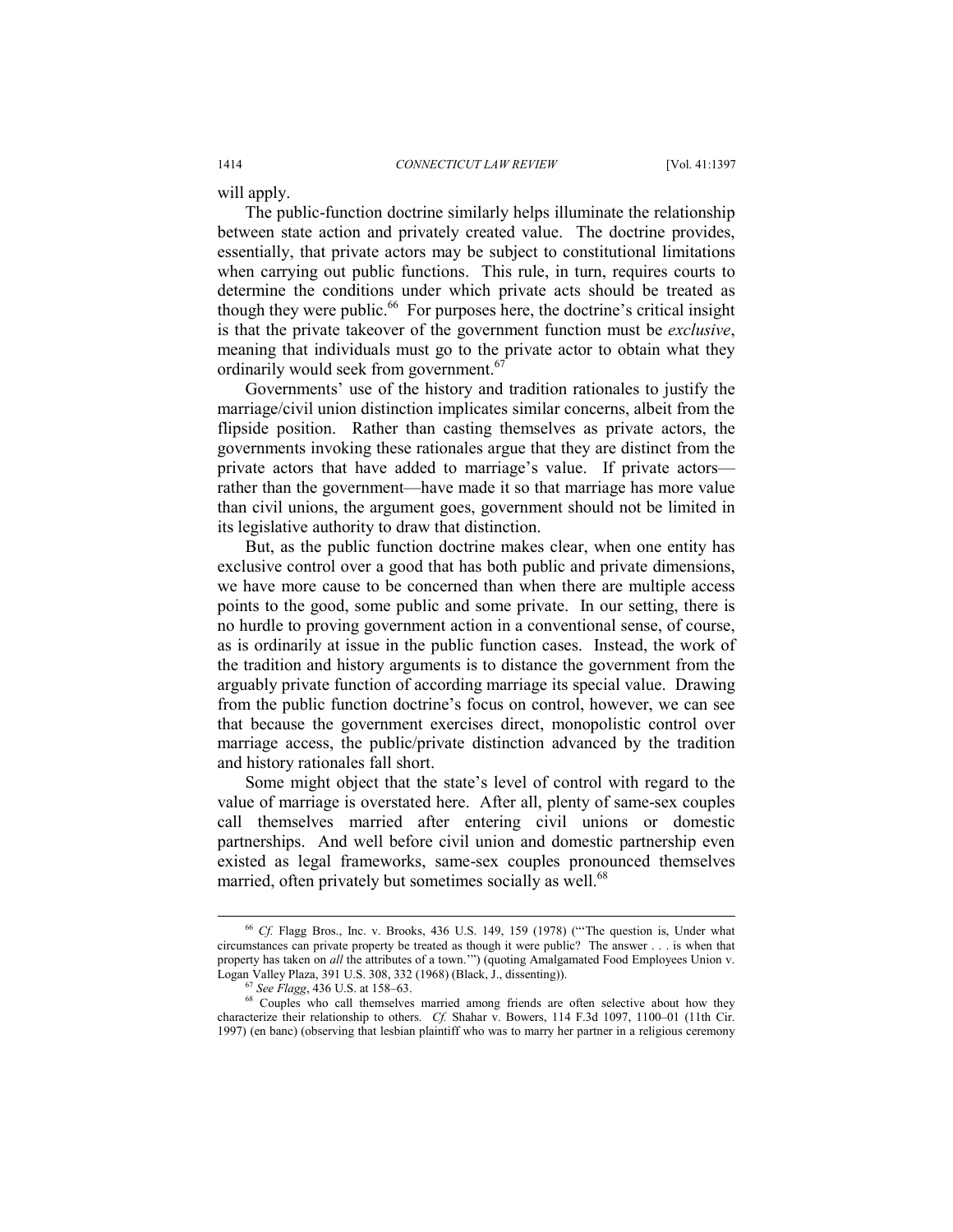#### 2009] *MARRIAGE AS MONOPOLY* 1415

Most obviously, though, when same-sex couples hold themselves out as married in a state that forbids them from marrying, they do not access all of the connotations of marriage afforded to same-sex couples, even if they obtain some of them. To be sure, their friends and family may treat them as (and call them) married. But these couples face an array of challenges when they bear the legal label of civil union or domestic partnership, regardless of the self-assigned, social label they choose.<sup>69</sup> In short, however individuals work with (or around) the law that governs their lives, the state ultimately controls the formal titling of the relationship, which, in turn, shapes many—if not all—of the third-party consequences that flow from that naming.

This brings us to what is perhaps the most fatal of the flaws associated with the marriage/civil union distinction, which I address briefly here to lay the groundwork for the next Part's consideration of the incrementalism argument. By declaring that same- and different-sex couples are equal in the eyes of the state for purposes of all civil rights and benefits, but creating a distinct bureaucracy and status for administering those rights and benefits, the state is unavoidably signaling a difference between the two types of couples.

Further, because the status assigned to different-sex couples has high social value, as per the history and tradition rationales, and the status assigned to same-sex couples has questionable social value precisely because of its lack of history and tradition, the difference reflects negatively on same-sex couples. As the Connecticut Supreme Court observed, "[a]lthough marriage and civil unions do embody the same legal rights under our law, they are by no means 'equal.'<sup>70</sup> Instead, "the former is an institution of transcendent historical, cultural and social significance, whereas the latter most surely is not."<sup>71</sup> "Ultimately," the court added, "the message is that what same-sex couples have is not as important or as significant as 'real' marriage, that such lesser relationships cannot have the name of marriage."<sup>72</sup>

indicated her marital status on job application as "engaged" and listed her partner under relatives as her "future spouse"). 69 *See, e.g.*, N.J. CIVIL UNION REVIEW COMM'N, FIRST INTERIM REPORT OF THE NEW JERSEY

CIVIL UNION REVIEW COMMISSION 6–18 (2008), *available at* http://www.nj.gov/oag/dcr/ downloads/1st-InterimReport-CURC.pdf (identifying wide-ranging problems experienced by same-sex couples as a result of having a civil union rather than a civil marriage). 70 Kerrigan v. Comm'r of Pub. Health, 957 A.2d 407, 418 (Conn. 2008).

<sup>71</sup> *Id.*

<sup>&</sup>lt;sup>72</sup> *Id.* at 417 (quoting Lewis v. Harris, 908 A.2d 196, 226–27 (N.J. 2006) (Poritz, C.J., concurring and dissenting)); *see also In re* Marriage Cases, 183 P.3d 384, 446 (Cal. 2008) ("While it is true that this circumstance may change over time, it is difficult to deny that the unfamiliarity of the term 'domestic partnership' is likely, for a considerable period of time, to pose significant difficulties and complications for same-sex couples, and perhaps most poignantly for their children, that would not be presented if, like opposite-sex couples, same-sex couples were permitted access to the established and well-understood family relationship of marriage.").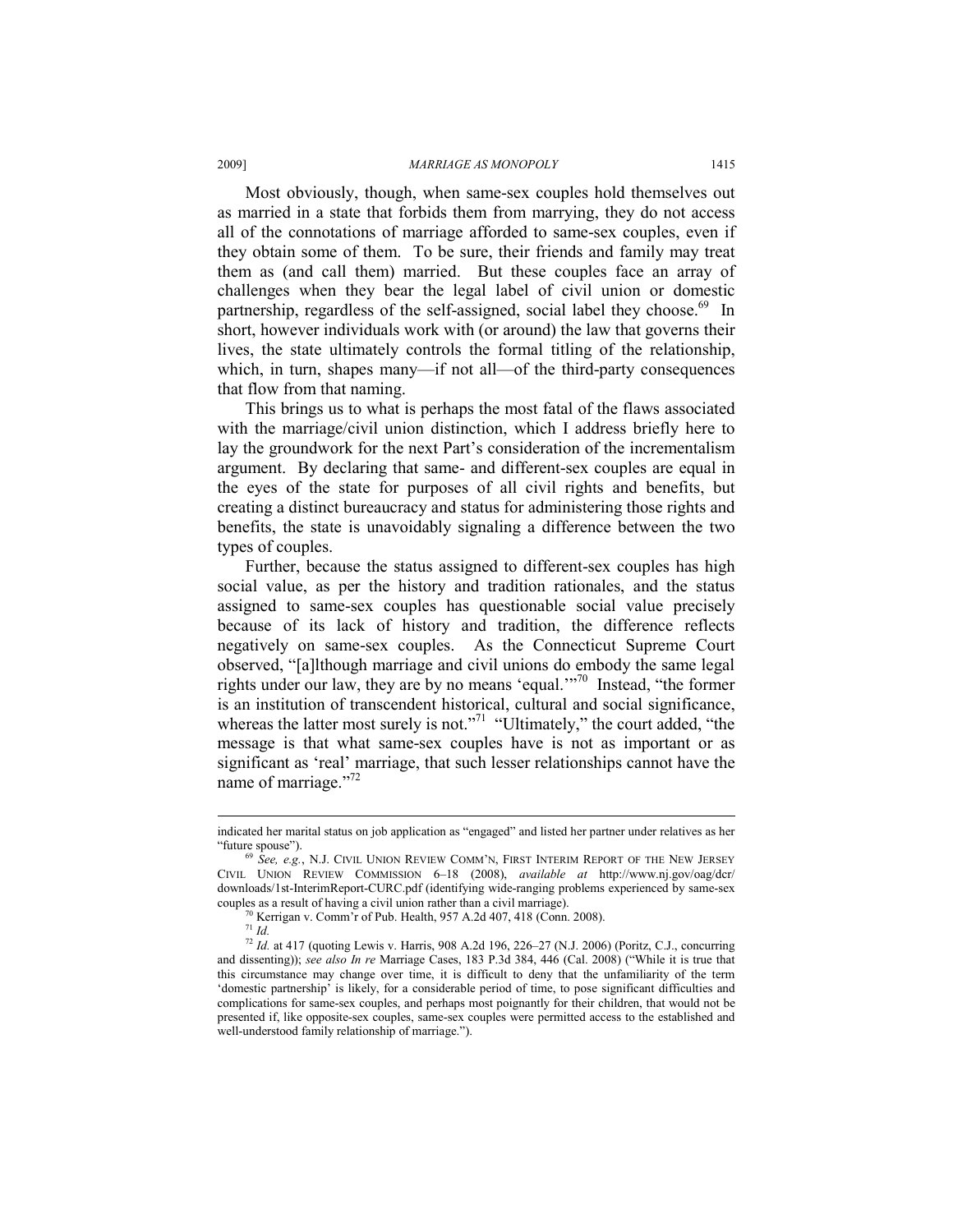Taking this difference between the statuses together with the state's claim that it values same- and different-sex couples equally, the only plausible explanation for the different marriage rules and their differential allocation of status can be hostility, discomfort, or, perhaps, pure arbitrariness. On this point, the law is well settled. None of these is a legitimate basis for government action.<sup>73</sup>

And this, in turn, brings us back to the work of the history and tradition rationales. Because the state cannot claim to be acting arbitrarily or with hostility toward same-sex couples, history and tradition sound, by contrast, like permissible explanations for the line-drawing. Yet, for the reasons we have seen, they cannot legitimately do that work.

#### V. ON THE FLAWS OF INCREMENTALISM

Finally, the incrementalism rationale, which suggests that states can continue to discriminate so long as they are in the process of addressing a "social problem," grows directly out of the history and tradition rationales. Not surprisingly, it suffers related flaws. The rationale, as expressed by the lead dissenter in *Kerrigan*, would allow the marriage/civil union distinction because "[i]t is entirely rational for the legislature to address the issue of gay marriage step-by-step, rather than all at once.<sup> $274$ </sup>

Incrementalism itself is not an unusual rationale in rational-basis equal protection review. Courts regularly declare that legislatures are "entitled to take things one step at a time."75 As the *Kerrigan* dissenters put the point, "[t]he paradigm of a rational basis upon which challenged legislation may

 <sup>73</sup> *See, e.g.*, Romer v. Evans, 517 U.S. 620, 632 (1996) (invalidating state constitutional amendment which "seems inexplicable by anything but animus toward the class it affects; [and thus] lacks a rational relationship to *legitimate* state interests" (emphasis added)); City of Cleburne v. Cleburne Living Ctr., 473 U.S. 432, 450 (1985) ("The short of it is that requiring the permit in this case appears to us to rest on an irrational prejudice against the mentally retarded . . . ."); O'Brien v. Skinner, 414 U.S. 524, 530–31 (1974) (finding New York statutes prohibiting pretrial detainees and misdemeanants from voting "wholly arbitrary," leaving the court "no choice, therefore, but to hold that, as construed, the New York statutes deny appellants the equal protection of the laws guaranteed by the Fourteenth Amendment"); U.S. Dept. of Agric. v. Moreno, 413 U.S. 528, 534 (1973) ("For if the constitutional conception of 'equal protection of the laws' means anything, it must at the very least mean that a bare congressional desire to harm a politically unpopular group cannot constitute a legitimate governmental interest."); Lake Shore & Mich. S. Ry. Co. v. Clough, 242 U.S. 375, 385 (1917) (noting that when a state court construes and applies a state law based on arbitrary distinctions, there is a denial of equal protection.). 74 *Kerrigan*, 957 A.2d at 514 (Borden, J., dissenting); *cf. Marriage Cases*, 183 P.3d at 471

<sup>(</sup>Corrigan, J., concurring and dissenting) ("Democracy is never more tested than when its citizens honestly disagree, based on deeply held beliefs. In such circumstances, the legislative process should be given leeway to work out the differences.").

<sup>&</sup>lt;sup>75</sup> *Kerrigan*, 957 A.2d at 514; *see also* Williamson v. Lee Optical of Okla., 348 U.S. 483, 489 (1955) ("Evils in the same field may be of different dimensions and proportions, requiring different remedies. . . . [T]he reform may take one step at a time, addressing itself to the phase of the problem which seems most acute to the legislative mind."); Semler v. Or. State Bd. of Dental Exam'rs, 294 U.S. 608, 610 (1935) (observing that the state need not "strike at all evils at the same time or in the same way").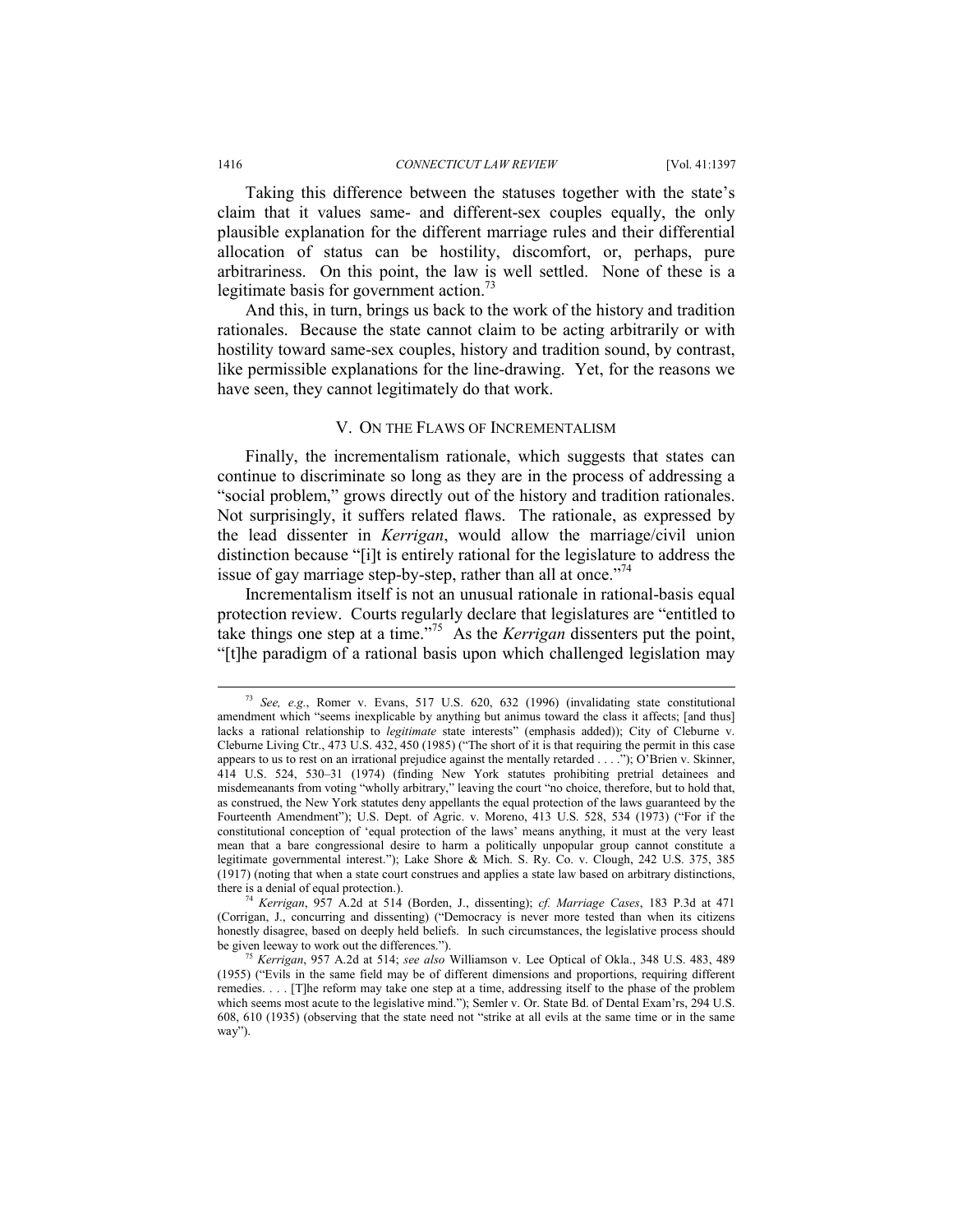be sustained is that the legislature is not required to solve all aspects of a social problem . . . at once."<sup>76</sup> A California dissenter likewise wrote, "[i]n a democracy, the people should be given a fair chance to set the pace of change without judicial interference." $T$ 

True enough, but the incrementalism argument is, again, a description of, not a justification for, government action. Here, it describes the state's decision to equalize rights and benefits for different- and same-sex couples but not to equalize status. It does not explain *why* the state has chosen to proceed in this way and to allocate social value to one set of couples but not the other.78

Thus, there must be another explanation suffusing this gap between description and explanation if we are to treat incrementalism as a meaningful rationale. The dissent in *Kerrigan* offered a detailed description of the legislature's step-by-step improvements in treatment of same-sex couples, perhaps in an effort to fill out the argument.<sup>79</sup> But this chronology, while illustrating the legislature's tilt toward equality, still does not explain why the inequalities can continue consistent with the equal protection guarantee.

This is where arguments from history and tradition seep back in by implication. The incrementalist rationale, at least as framed in the marriage cases, makes sense only by reference to changes over time. Embedded in the argument that the state can move incrementally to redress inequality is a claim that because the state has gone some way to rectify past inequities, it should be excused, in effect, from having to rectify those inequities fully. The acceptance of incrementalism, as such, suggests as well that the state need not even justify its choice of a stopping point in remedying past problems other than by citing how far it has moved from past practice.

This, in turn, returns us to the basic constitutional doctrine discussed at the outset of this Article. Since history and tradition cannot justify the continuation of past discriminatory practices into the future, it cannot be that those same arguments become viable so long as the state has taken a partial remedial step. Indeed, the incrementalist rationale is arguably even weaker than the history and tradition rationales discussed above, in that the argument itself concedes both the existence of a past problem and the

<sup>&</sup>lt;sup>76</sup> Kerrigan v. Comm'r of Pub. Health, 957 A.2d 407, 514 (Conn. 2008).<br><sup>77</sup> Marriage Cases, 183 P.3d at 471.

<sup>&</sup>lt;sup>78</sup> See Kerrigan, 957 A.2d at 476 n.78 (majority opinion) ("[C]haracterizing the state's interest in terms of changing the law incrementally is simply another way of asserting that the state currently has an interest in maintaining the status quo out of respect for tradition. We therefore see no need to treat this proffered reason separately from the state's asserted interest in tradition."). 79 *Kerrigan*, 957 A.2d at 493–99 (Borden, J., dissenting).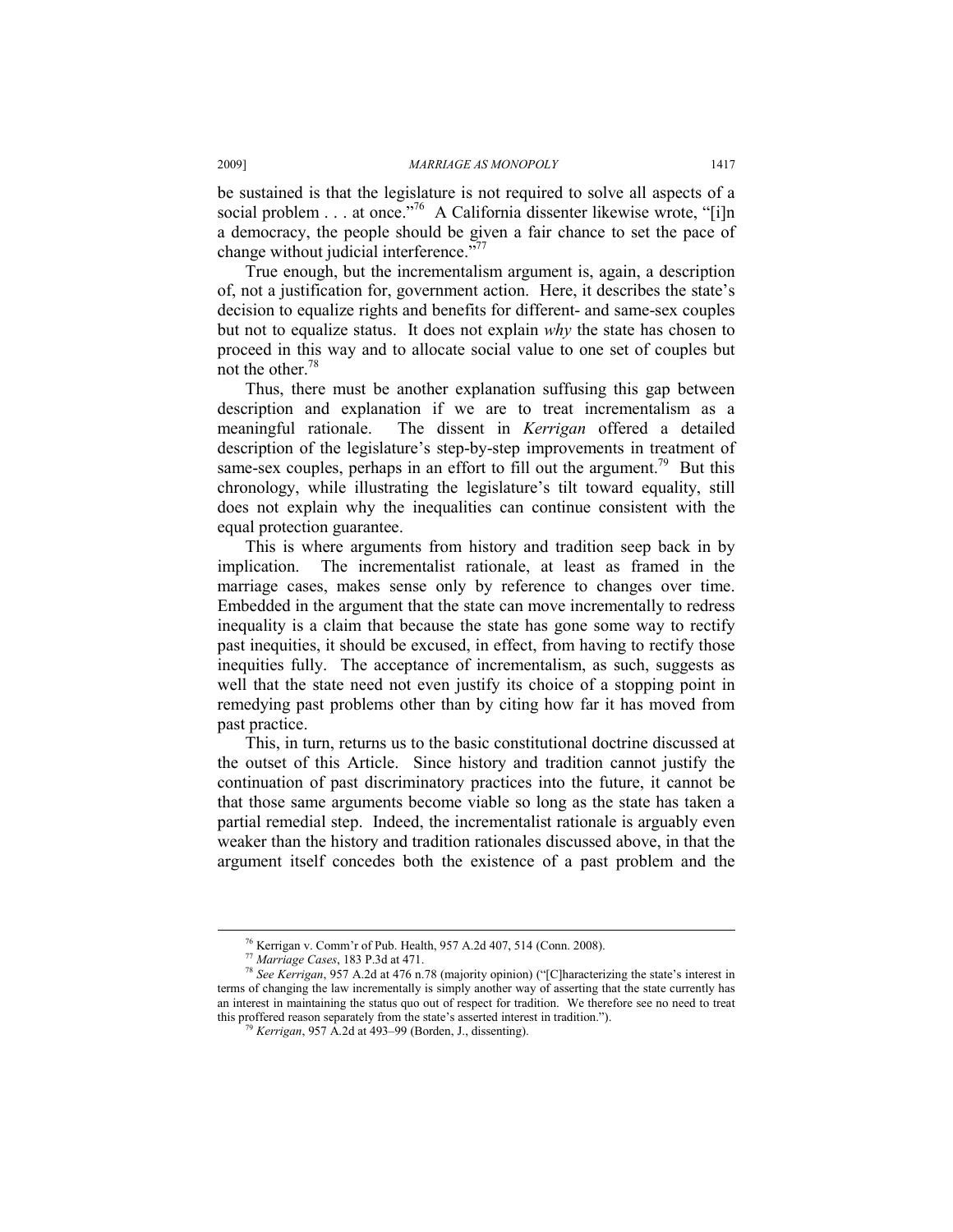state's failure to address that problem fully.<sup>80</sup>

Although a full consideration of incrementalism as an equal protection rationale is beyond this Article's scope, two arguments in incrementalism's defense warrant brief discussion and rebuttal here. The first, more practical concern is that if incrementalism no longer suffices as a defense against equal protection claims, states may be less willing to take even partial steps toward equalizing the rights of subordinated groups. This concern may be exacerbated further if the incrementalist rationale is treated as not only insufficiently explanatory but also as amounting to a concession regarding the impermissibility of existing inequalities, as suggested above. If a state's "step-by-step" response amounts to a concession of constitutional violation, states may become even more risk averse than they currently are in redressing entrenched forms of discrimination.

The best, albeit partial, response to this concern is to concede it but then argue that the concern, while real, is also overrated. Although states may become more risk averse if the incrementalism rationale is no longer available, self-protective inaction will be viable only for as long as society is willing to tolerate the inequality at issue in its traditional, historical form. Presumably, even under current conditions, most elected officials take steps toward reforming past practices only when their political base demands change. $81$  At that point, even if full equalization is fraught with political difficulty, the alternative—inaction—may be equally fraught. The reframing accomplished by the removal of the incrementalism defense thus arguably, in the course of achieving a more coherent legal principle, also makes full equalization more likely. Put simply, if the only move available is toward full equality, pressure may mount to make that move rather than do nothing at all.

The second concern has deep institutional and doctrinal roots, bringing

<sup>&</sup>lt;sup>80</sup> One might take the contrary position that a state should be considered to have met its constitutional obligation once it has done all it can do to approximate equal treatment for all group even if it has not provided perfect equality. *But cf.* Tennessee v. Lane, 541 U.S. 509, 520 n.3 (2004) (characterizing Congress's power under Section 5 of the Fourteenth Amendment as including the authority "'to secure to all persons the enjoyment of *perfect equality* of civil rights'" (emphasis added) (quoting Ex Parte Virginia, 100 U.S. 339, 345–46 (1879)). Perhaps the strongest argument in this regard would be in situations, as in California, where a state's high court or legislature mandated marriage equality but then voters, by initiative, reinstated a measure reserving marriage only for different-sex couples. *See, e.g.,* CAL. CONST. art. I, § 7.5 (2008) (reinstating different-sex marriage eligibility rule following the California Surpeme Court's decision in *In re* Marriage Cases, 183 P.3d 384 (Cal. 2008) rejecting the exclusion of same-sex couples from marriage). Even still, it seems to me that while the state's efforts surely deserve political appreciation, the remaining unequal rules cannot be

<sup>&</sup>lt;sup>81</sup> Not all elected officials proceed so conservatively, even in this area. After San Francisco mayor Gavin Newsom declared that he would recognize same-sex couples' marriages, a series of local government officials in New Jersey, New Mexico, New York, and Oregon also stated that they would issue marriage licenses to same-sex couples. *See* Goldberg, *Justice for All?*, *supra* note 11, at 38. Still, inertia almost always presents fewer risks for elected officials than diversion from the status quo.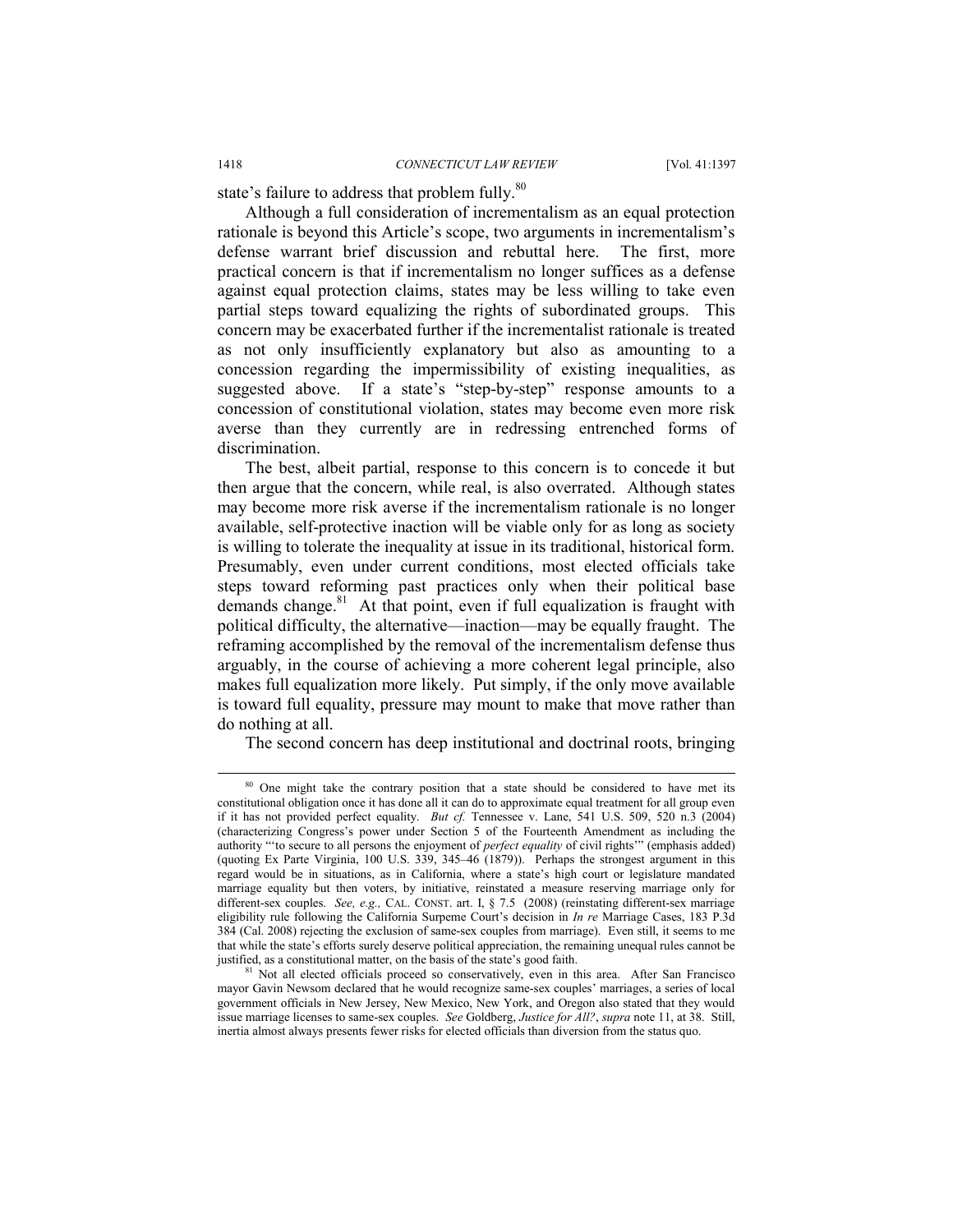with it the spectre of *Lochner*.<sup>82</sup> By telling states that they legislate incrementally at their peril, courts arguably exercise undue influence over the legislative process and risk undermining valuable separation-of-powers principles. More specifically, disallowing incrementalist lawmaking, according to this concern, would run the risk of courts overtaking the legislature's role in determining how best to address social problems and engender, in turn, a host of constitutional design and institutional competency difficulties.

Taking this argument further, not only would courts be pressured to reach outcomes well ahead of popular sentiment, contrary to apparent institutional preferences as reflected in current and historical practice, but these rulings might also pose heightened risks to judicial legitimacy, given courts' counter-majoritarian status.<sup>83</sup> From this standpoint, the argument follows that if the Supreme Court had found itself compelled to order fully equal treatment of African Americans and whites, or women and men, at the time the earliest challenges to inequalities began to meet with success, the resistance those decisions faced would have reached an even more pitched scale.<sup>84</sup>

These are serious concerns, but I will attempt to meet them here in a basic way, leaving further development of these arguments for another forum. First, with respect to separation-of-powers principles, if we take seriously constitutional commands that require courts to evaluate government classifications to ensure equality, we should have little concern, at a theoretical level, that courts are fully enforcing those

 $82$  Lochner v. New York, 198 U.S. 45, 64-65 (1905) (rejecting the state's use of its police power to restrict bakery employee working hours in the interests of public health). On the spectre of *Lochner*  and related cases, see David A. Strauss, *Why Was* Lochner *Wrong?,* 70 U. CHI. L. REV. 373, 375 (2003) (arguing that the *Lochner* Court erred in "mak[ing] freedom of contract a preeminent constitutional value that repeatedly prevails over legislation that, in the eyes of elected representatives, serves important social purposes"). For a collection of similar "traditional" critiques of *Lochner*, see David E. Bernstein, Lochner*'s Legacy's Legacy,* 82 TEX. L. REV. 1, 3, 4 n.14 (2003) (cataloguing *Lochner*-era and modern scholarship that argues that "the [*Lochner*] Court exceeded its legitimate judicial role"). For an alternate critique, see Cass R. Sunstein, Lochner*'s Legacy*, 87 COLUM. L. REV. 873 (1987) (arguing that the primarily problem with *Lochner* was that the Court treated common law ulres as "natural" rather than as a legal construct and then treated government action inconsistent with those rules as "unnatural" and illegitimate).

<sup>&</sup>lt;sup>83</sup> On the ways in which courts restrain their decision-making to preserve their institutional legitimacy, see Suzanne B. Goldberg, *Constitutional Tipping Points: Civil Rights, Social Change, and Fact-Based Adjudication*, 106 COLUM. L. REV. 1955, 1960 n.8 (2006) [hereinafter Goldberg, *Tipping Points*] (citing sources addressing the ways in which courts "remain roughly within parameters acceptable to the surrounding society").

Even in state courts where judges are elected, the legitimacy concern could conceivably arise because judicial elections typically frame the role of the judge as responsive to, but not fully representative of, the views of voters. *Cf.* Wells v. Edwards, 347 F. Supp. 453, 455 (M.D. La. 1972) ("Manifestly, judges and prosecutors are not representatives in the same sense as are legislators or the executive. Their function is to administer the law, not to espouse the cause of a particular constituency." (quoting Stokes v. Fortson, 234 F. Supp. 575, 577 (N.D. Ga. 1964))), *aff'd*, 409 U.S. 1095 (1973) (per curiam). 84 *See infra* note 95.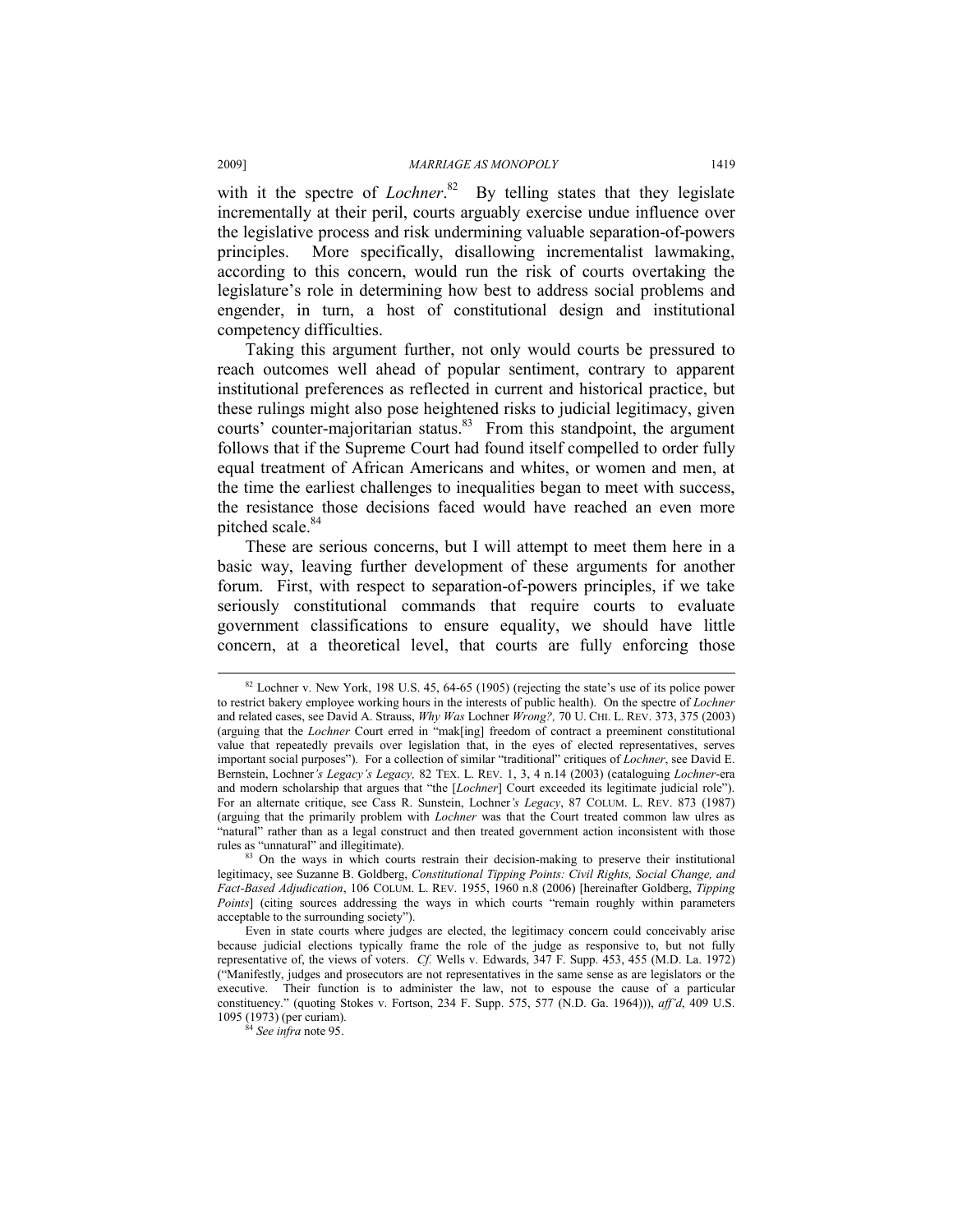guarantees. Indeed, the judiciary's admission and embrace of partial enforcement should give us pause.<sup>85</sup>

If this point is correct, then one might argue that the remaining concerns associated with rejecting the incrementalist rationale, while serious, are consequentialist and that the pragmatic concerns that underlie them ultimately should not prevail over our foundational, nonconsequentialist commitment to equality.<sup>86</sup> Still, if the judiciary (and possibly legislative bodies) lose significant legitimacy in carrying out an absolutist commitment to equality, the flame of full equality may not be worth the candle of destroying the institutions empowered to secure and protect that equality.

Here, the best response may be to agree that, both in the marriage/civil union context and as a general matter, absolutist commitments to principle almost inevitably have unintended negative consequences. In this light, the guiding principle I offer here is one that would acknowledge the need for courts to make context-sensitive judgments about how best to limit those negative consequences but, at the same time, urge courts to remain more deliberately committed than they currently are to a non-consequentialist analysis of inequalities and a more skeptical view of incrementalist claims.

Of course, this proposed guiding principle begs a host of questions about the factors that should be taken into account in balancing between absolute commitments to equality and judicial legitimacy interests. Any move toward context-sensitivity triggers, as well, the challenges associated with the choice of standards over more definite rules and grants of discretion over detailed restrictions on power. $87$  Endorsing flexible enforcement as a means of accommodating institutional legitimacy concerns arguably undermines the force of the non-consequentialist

<sup>&</sup>lt;sup>85</sup> Courts that have invalidated the exclusion of same-sex couples from marriage have made this point. *See, e.g.*, *In re* Marriage Cases, 183 P.3d 384, 448 (Cal. 2008) ("[A] court has an *obligation* to enforce the limitations that the California Constitution imposes upon legislative measures, and a court would shirk the responsibility it owes to each member of the public were it to consider such statutory provisions to be insulated from judicial review.") (emphasis added); Kerrigan v. Comm'r of Pub. Health, 957 A.2d 407, 481 (Conn. 2008) ("[W]e do not exceed our authority by mandating equal treatment for gay persons; in fact, any other action would be an abdication of our responsibility.").

 $66$  Of course, the question of what the equality commitment actually requires is itself contested, as reflected in strong debates regarding the merits of formal and substantive approaches to equality as well as the meaning of equality more generally. *See* Jack M. Balkin & Reva B. Siegel, *The American Civil Rights Tradition: Anticlassification or Antisubordination?*, 58 U. MIAMI L. REV. 9 (2003) (discussing formal and antisubordination equality theories and their jurisprudential manifestations); Kent Greenawalt, *How Empty Is the Idea of Equality?*, 83 COLUM. L. REV. 1167, 1168 (1983) (advocating a framework that includes "substantive principles of equality"); Kenneth L. Karst, *Why Equality Matters*, 17 GA. L. REV. 245, 280–81 (1983) (addressing the substantive effect that equality rhetoric has on legal rights and political culture); Kenneth W. Simons, *Equality as a Comparative Right*, 65 B.U. L. REV. 387, 389 (1985) ("A right to equal treatment is a *comparative* claim to receive a particular treatment just because another person or class receives it."); Peter Westen, *The Empty Idea of Equality*, 95 HARV. L. REV. 537, 596 (1982) (stating that equality "is an empty form having no substantive content").

<sup>&</sup>lt;sup>87</sup> For an extended analysis of the consequences of rules and standards formulations, see Kathleen M. Sullivan, *Foreword: The Justices of Rules and Standards*, 106 HARV. L. REV. 22 (1992).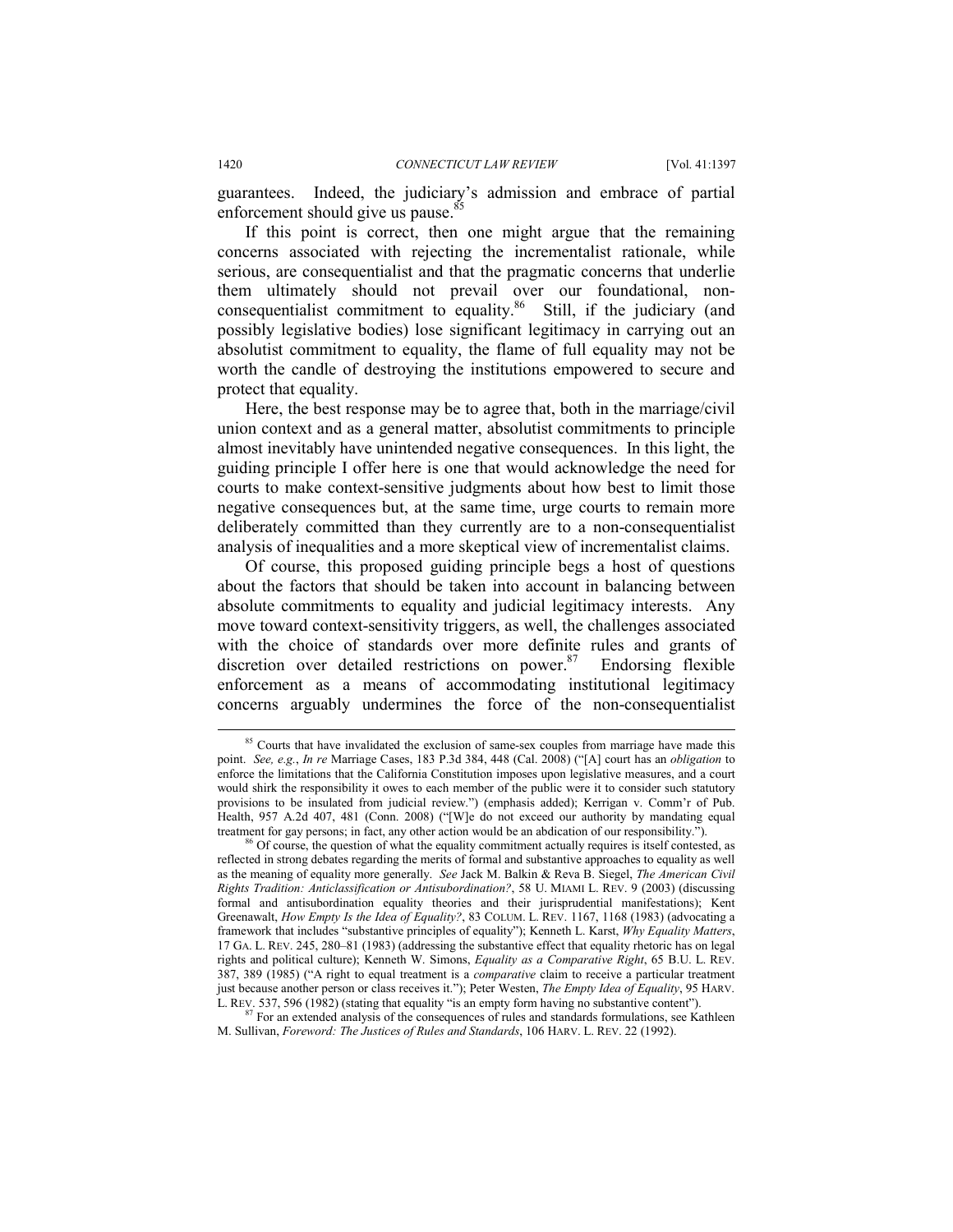argument against incrementalist rationales—that equality guarantees are rendered meaningless (or certainly less meaningful) if they are treated as contingent and sometimes only partial.

A second difficulty may be that the proposal ultimately endorses the arguably flawed approach courts currently take when they recognize an inequality but accept an incrementalist response as sufficient. Indeed, some of the extant marriage/civil union opinions could be described as already embodying this context-sensitive position when they find an equality violation but leave to the legislature whether to resolve the violation via marriage or civil union.<sup>88</sup> The New Jersey Supreme Court, for example, in deciding that the state could not deny marital rights and benefits to same-sex couples but deferring to the legislature on how best to remedy that violation, acknowledged the view of some that courts, not legislatures, should resolve the remedy question. "Nevertheless," the majority wrote, "a court must discern not only the limits of its own authority, but also when to exercise forbearance, recognizing that the legitimacy of its decisions rests on reason, not power."<sup>89</sup>

Still, I would maintain that a paradigm arising from a commitment to full equality and an acceptance of incrementalist approaches as exceptional rather than as the normal course would be different, and better, than our current non-nuanced approach to incrementalist rationales in two important ways. First, states would not be able to prevail with an incrementalist rationale as a matter of right, as the *Kerrigan* dissent seemed to suggest. Instead, both states and courts would need to justify the deviation from the full equality norm. This would benefit the analysis by ensuring, at least to a greater degree than the current doctrine seems to require, that the incrementalist rationale would be recognized for what it is—a partial and incomplete move toward equality. Second, exposing the reasons for partial, rather than full, equality would arguably help ensure more reasoned deliberation before an incrementalist remedy is accepted.

As with virtually all efforts to tweak doctrine to force the exposure of otherwise undisclosed reasoning, this approach would not necessarily change outcomes, particularly among those courts inclined to sidestep the remedial question after finding that the absence of marriage rights infringes the equality of same-sex couples. Indeed, in the New Jersey example just

<sup>88</sup> This is also akin to the approach William Eskridge has described as the "jurisprudence of tolerance," by which some forms of inequality are forbidden but "room remains for the state to signal the majority's preference[s]." William N. Eskridge, Jr., Lawrence*'s Jurisprudence of Tolerance: Judicial Review to Lower the Stakes of Identity Politics*, 88 MINN. L. REV. 1021, 1025 (2004). Eskridge developed this point in connection with *Lawrence v. Texas*, which he characterized as "mean[ing] that traditionalists can no longer deploy the state to hurt gay people or render them presumptive criminals, but room remains for the state to signal the majority's preference for heterosexuality, marriage, and traditional family values." *Id.*

<sup>89</sup> Lewis v. Harris, 908 A.2d 196, 223 (N.J. 2006).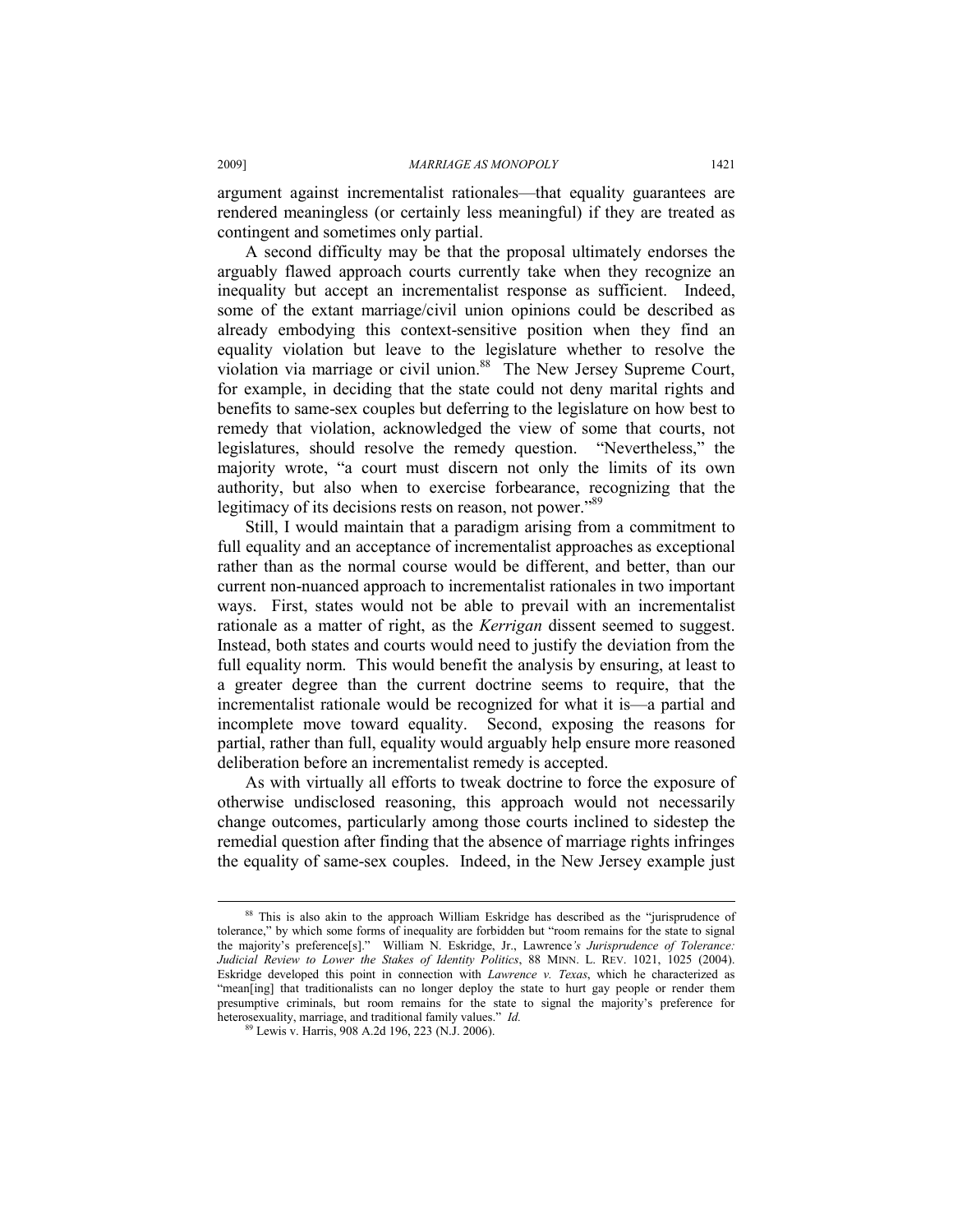discussed, the court did not find that the absence of marriage per se amounted to a violation; it held only that the disparity in marital rights and benefits infringed the state constitution.<sup>90</sup> Under that framing, which may be more typical than the bare incrementalism advanced in the *Kerrigan*  dissent, courts do not concede that they have accepted an incremental version of equality. Instead, they characterize the equality violation as deriving from the lesser rights accorded to same-sex couples so that deference to the legislature to create an equal-rights regime appears to be a reasonable resolution rather than an abdication of the court's responsibility as rights-enforcer.

Moreover, forcing exposure of context-sensitive compromises runs the risk, both in these cases and elsewhere, of enshrining as legitimate the courts' taking account of social sentiment in determining the amount of equality to which a given group is entitled. While this filtering of equality guarantees through the lens of social norms may be the case regardless of whether the doctrinal framework requires exposure or permits elision, judicial statements affirming the malleability of constitutional equality rights may ultimately do more harm than good to the cause of those who seek greater legal protection through equality-based claims.<sup>91</sup>

Yet embracing incrementalism as a stand-alone rationale, rather than a deviation from the norm that must be explained and justified, runs serious risks as well. States and courts may fail to try hard enough to enforce equality guarantees fully (or at least more fully than under current conditions). Further, outright embrace of incrementalism necessarily signals, whether intentionally or not, that both the judiciary and representative bodies are free to provide constituents with protection short of full equality.

In the end, we are left with something of a difficult choice. Do we insist on a non-instrumental commitment to full equality or accept a flexible commitment in exchange for incremental advances and increased institutional legitimacy? Even when we accept flexibility (as I believe we have and will continue to do), the difficulties remain, as we must still determine how to both administer and express that less-than-unequivocal commitment. As this Article aims to show, there are costs at every turn, with no easy answers.

*Brown v. Board of Education*, 92 popularly known as *Brown II*, may be the paradigmatic illustration of this point. The Court's ruling that the defendant school districts must desegregate "with all deliberate speed,"

<sup>90</sup> *Id.* at 220–21. 91 *See generally* Goldberg, *Tipping Points, supra* note 83 (arguing that although courts deciding socially contentious cases focus on facts, rather than normative judgments, about social groups, those judgments inevitably shape both analyses and outcomes).

<sup>&</sup>lt;sup>92</sup> Brown v. Bd. of Educ. (*Brown II*), 349 U.S. 294 (1955).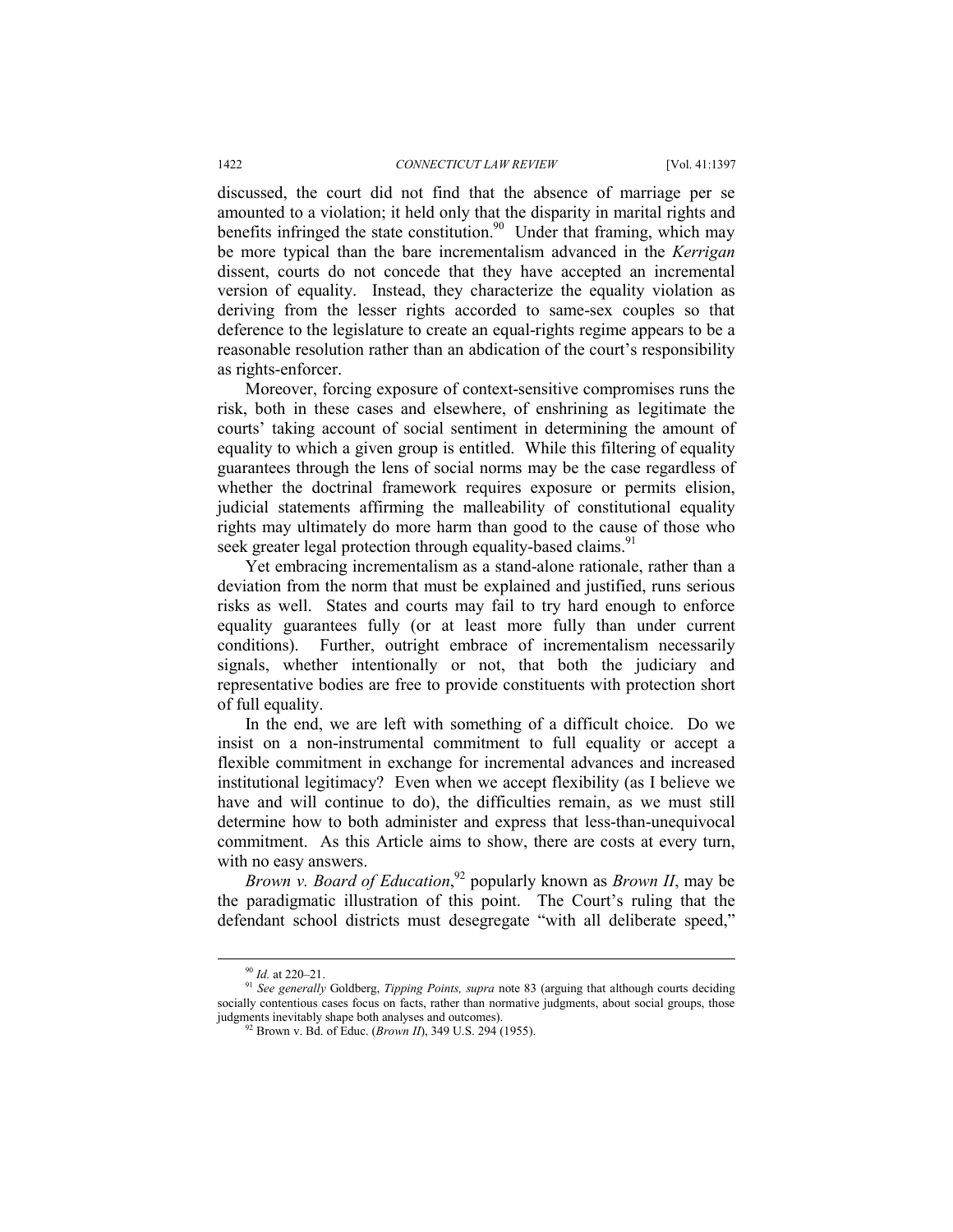rather than immediately,  $93$  surely reflects an incrementalist approach. Its consequentialist hedging is particularly striking given the Court's unqualified ruling, just a year earlier, that, "in the field of public education[,] the doctrine of 'separate but equal' has no place.<sup> $\frac{94}{4}$ </sup> Yet, as some have argued, a more absolutist alternative, insistent on immediate, pervasive desegregation, would have spurred great disorder and worse harms.<sup>95</sup>

As suggested above, my own cost-benefit analysis favors increased skepticism toward incrementalist rationales and more exposure of them when they are accepted. At the same time, our history has shown these rationales to be among the necessary, if unprincipled, lubricants that enable our courts and constitutional system more generally to function amidst the complexities of a pluralist world. Still, I would argue, there is one sharp bottom line: However one ultimately comes out on the question of the permissibility and desirability of incrementalist rationales, uncritical acceptance of incrementalism as a justification for inequality is position that cannot be sustained.

#### VI.CONCLUSION

In short, the marriage/civil union cases prompt important questions about the role of history, tradition, and incrementalism as rationales for state-imposed inequality. These questions, in turn, force a closer look at the state's relationship to private sentiments about who deserves equality and how much equality any given group deserves relative to others. In particular, they demand that we consider the advantages and perils of allowing states to disclaim responsibility for differentially allocating privately-valued goods and, relatedly, allowing states to proceed with unequal treatment so long as they are moving toward equality.

How we respond to these demands depends inevitably on calculations about how much we can afford to give up fundamental constitutional commitments to equality in exchange for institutional legitimacy and social peace. Acknowledging the contingency of equality in this way surely makes many (including me) shudder even as it reflects what has long been known about the limited inclinations and abilities of courts, and states more generally, to reshape societal norms.<sup>96</sup> At the same time, this

<sup>&</sup>lt;sup>93</sup> *Id.* at 301.<br><sup>94</sup> Brown v. Bd. of Educ. (*Brown I*), 347 U.S. 483, 495 (1954).<br><sup>95</sup> Yet others have taken the position that the Court's order, which embraced "practical flexibility," *Brown II*, 349 U.S. at 300, rather than an unequivocal demand for immediate change, undermined the strong commitment to racial equality expressed the previous year in *Brown I*. For commentary regarding both positions, see generally MICHAEL J. KLARMAN, *BROWN V. BOARD OF* 

<sup>&</sup>lt;sup>96</sup> See generally GERALD N. ROSENBERG, THE HOLLOW HOPE: CAN COURTS BRING ABOUT SOCIAL CHANGE? (2d ed. 2008) (discussing limits on judiciary's power to change social norms and